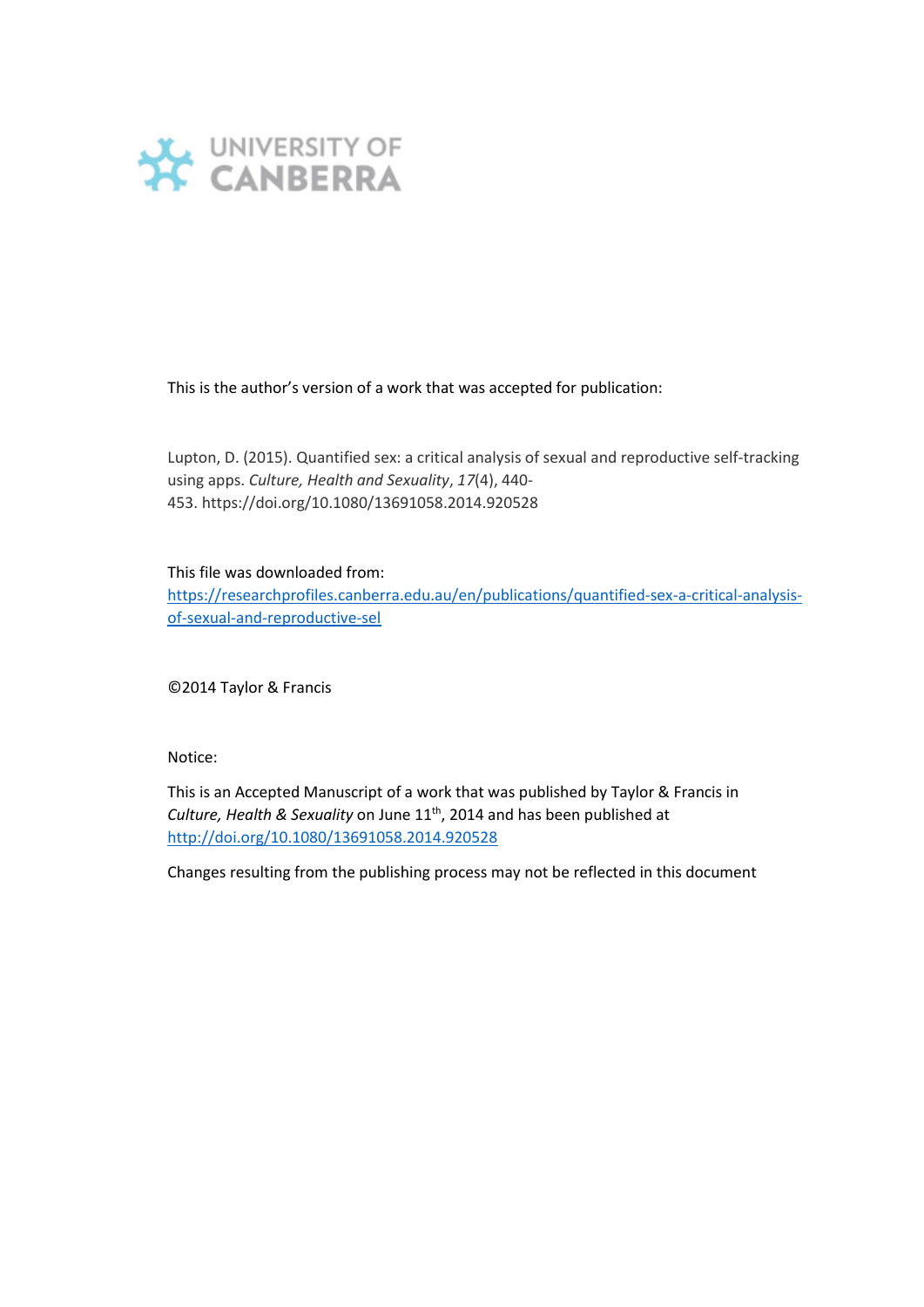**Quantified Sex: A Critical Analysis of Sexual and Reproductive Self-tracking Apps**

Deborah Lupton

News & Media Research Centre, Faculty of Arts & Design, University of Canberra

Email: deborah.lupton@canberra.edu.au

Final version: accepted for publication in *Culture, Health & Sexuality*.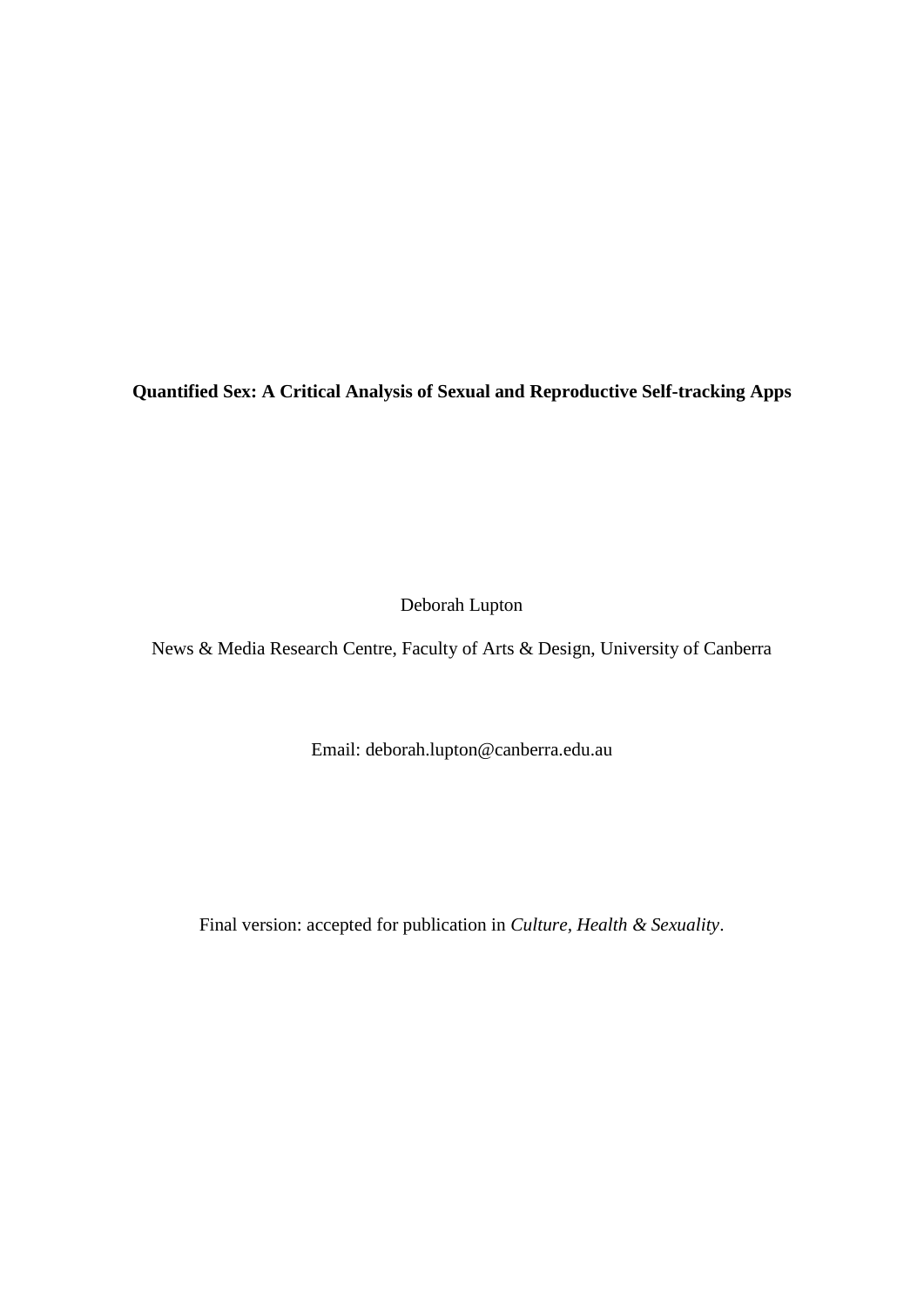### **Abstract**

Digital health technologies are playing an increasingly important role in healthcare, health education and voluntary self-surveillance , self-quantification and self-care practices. This article presents a critical analysis of one form of these technologies: mobile apps used to selftrack features of users' sexual and reproductive activities and functions. After a review of the content of such apps available in the Apple App Store and Google Play store, some of their sociocultural, ethical and political implications are discussed. These include the role played by these apps in participatory surveillance, their configuration of sexuality and reproduction, the valorising of the quantification of the body in the context of neoliberalism and selfresponsibility and issues concerning privacy, data security and the use of the data collected by these apps. It is contended that the apps represent sexuality and reproduction in certain defined and limited ways that work to perpetuate normative stereotypes and assumptions about women and men as sexual and reproductive subjects. Furthermore there are significant ethical and privacy implications emerging from the use of these apps and the data they produce. The article ends with suggestions concerning 'queering' such technologies in response to these issues.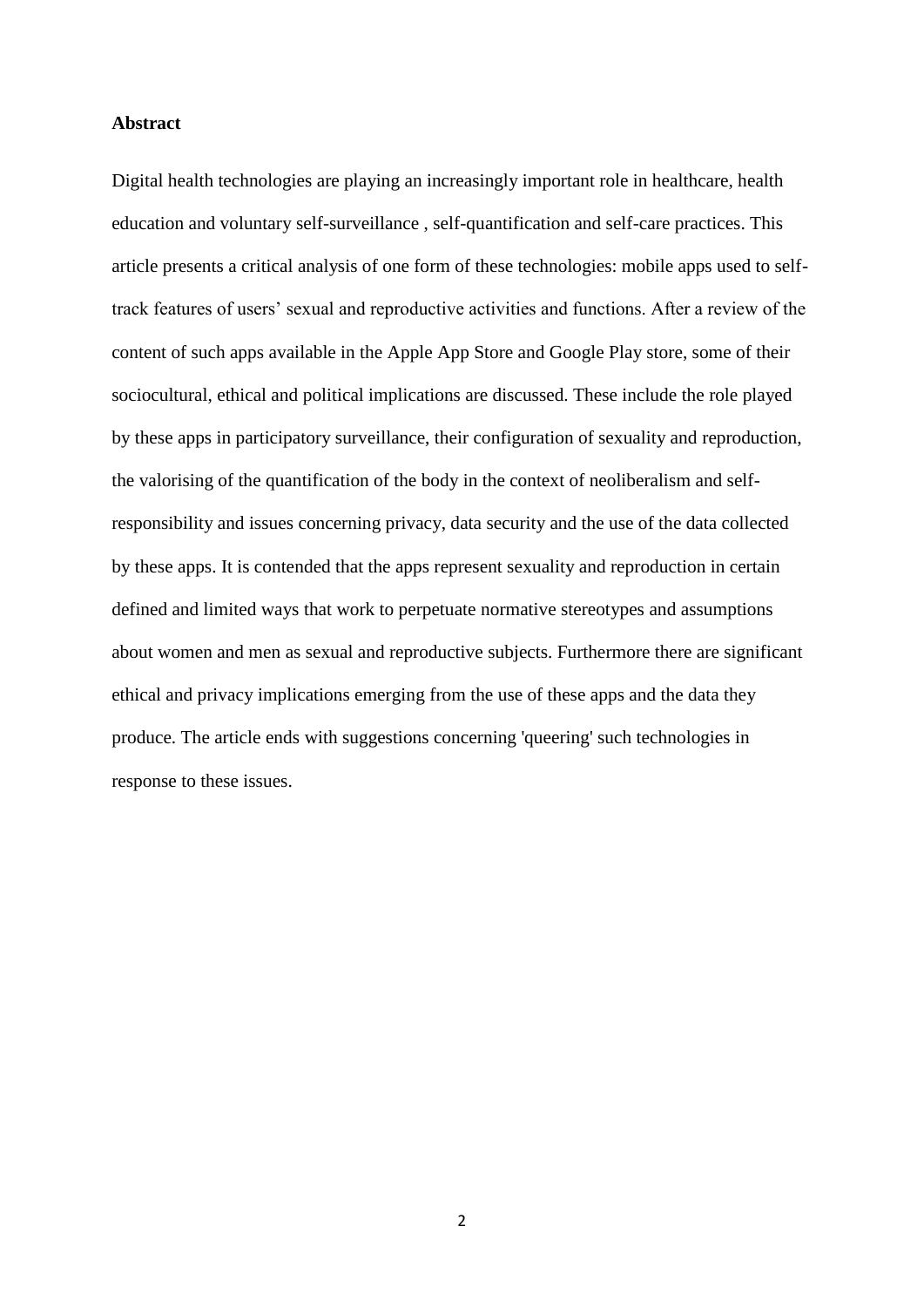# **Introduction**

The term 'digital health' (or alternatively, eHealth, mHealth, Health 2.0 or Medicine 2.0) has become frequently used to describe the various ways in which digital technologies can be employed in medicine and public health. Recent writings on digital health have presented a future in which digital technologies are able to promote 'patient engagement' and encourage individuals to monitor their bodies in the interests of preventive medicine and self-care, thus not only improving health and healthcare but reducing healthcare expenditure (Levina 2012; Lupton 2012, 2013a). Advocates of these technologies describe the benefits they see of 'digitising the patient', or rendering people's bodies into digital data formats. It is contended by these commentators that bringing together sensor-based technologies and wearable computing with the potential of both 'small data' (detailed data one collects about oneself) and 'big data' (large masses of aggregated data) will inform lay people and healthcare and public health professionals alike (Smarr 2012; Swan 2012a, 2012b; Topol 2012).

In this article I present a review and critical analysis of one particular digital device: computer software applications (commonly referred to as 'apps') that have been designed to be used voluntarily for the self-monitoring and self-quantification of sexual and reproductive activities and functions. The ubiquity and widespread use of apps is such that they constitute an important genre of new digital technologies. Millions of apps have been developed for downloading to mobile devices such as smartphones and tablet computers. Yet thus far there has been little detailed social or cultural analysis of their production, content, function or use (Goggin 2011; Krieger 2013).

The research outlined in the article contributes my research program in critical digital health studies, a term that I have adopted to encompass a perspective that addresses the social, cultural and political aspects of the digital health phenomenon. Previously published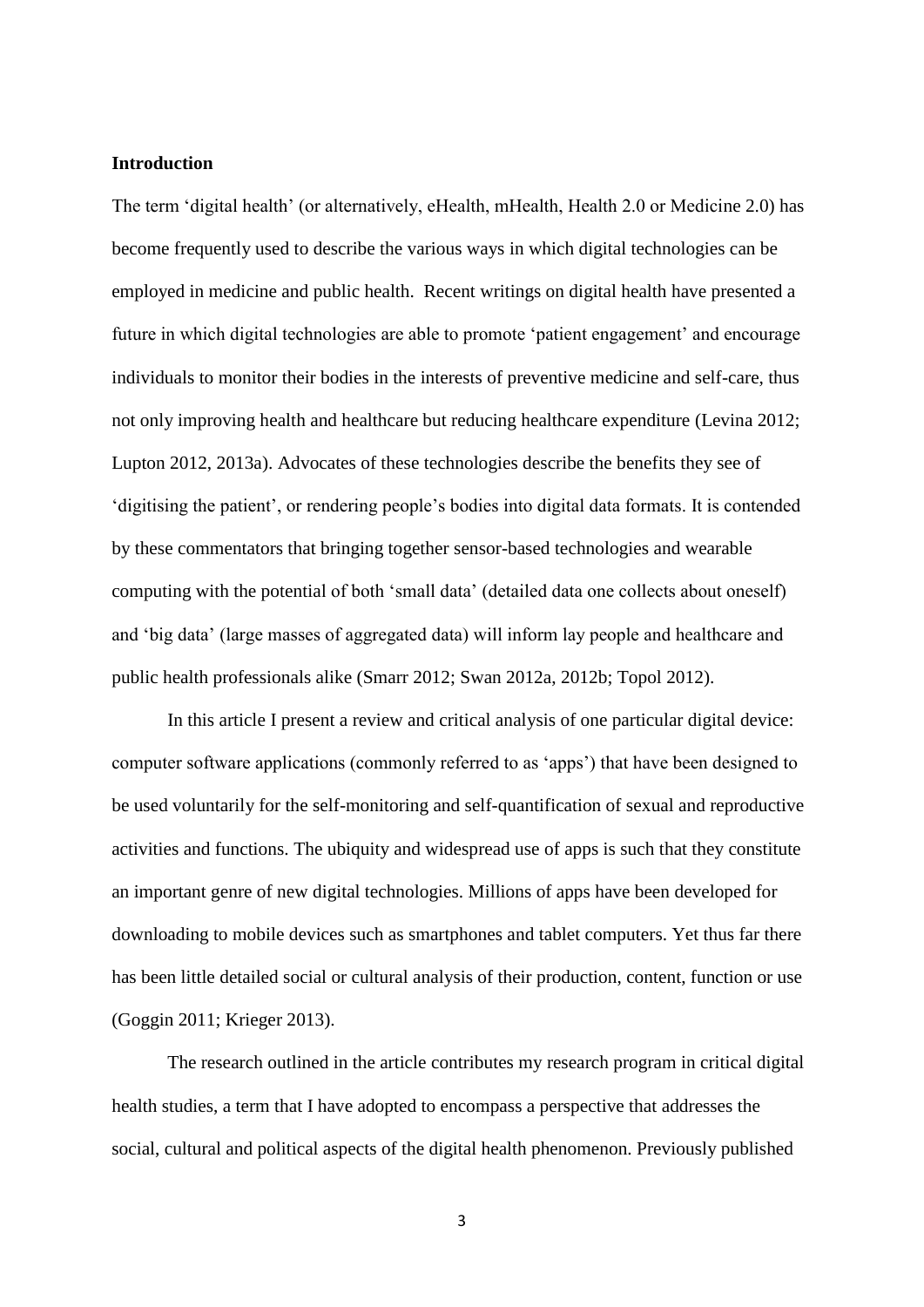work in this program has examined such topics as digitised health promotion (Lupton 2012, 2013a, in press-a), the digitally engaged patient (Lupton 2013b), the quantified self and selftracking devices (Lupton 2013c), the commodification of patient opinion websites (Lupton 2014) and the digital cyborg assemblage as it is enacted via digital health technologies (Lupton in press-b). This research program incorporates a sociomaterial perspective on digital health technologies that considers them to both assume and configure certain kinds of capacities, desires and embodiments. Apps are new digital technology tools, but they are also sociocultural products located within pre-established circuits of discourse and meaning. They are active participants that shape human bodies and selves as part of heterogeneous networks, creating new practices and knowledges.

### **Digital health technologies, sexuality and reproduction**

Since the turn of the twenty-first century, people's use of online technologies and associated computer devices has changed dramatically. What are now often referred to as 'Web 1.0' technologies, emerging with the opening of general access to the internet and the World Wide Web in the early 1990s, focused largely on static knowledge provision to passive users. There was comparatively little opportunity for users to contribute online content. Some websites, discussion boards and chat rooms, blogs, email lists and listservs did allow for some content creation and sharing of material by users, but this was limited.

The term 'Web 2.0' began to be used in the mid-2000s to refer to a move from the 'information web' to the 'social web' (Rogers 2013). A new range of technologies emerged that facilitated and encouraged active participation by users. These include mobile wireless computers that allowed connection to the internet in almost any location and social media platforms such as Facebook, Twitter, Instagram and YouTube. The new digital media technologies give people the opportunity to create and upload content such as status updates,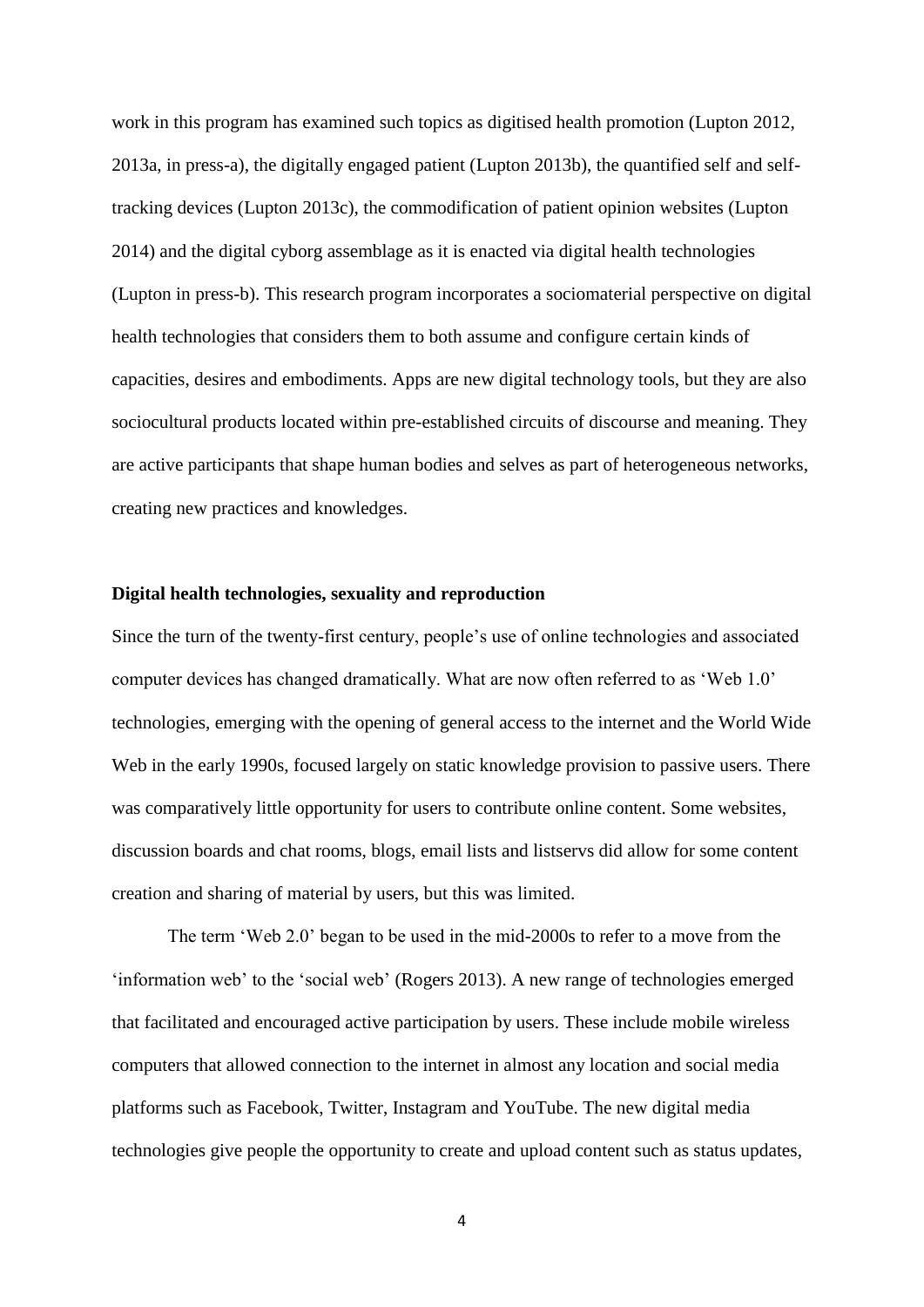links to other material, audio-visual material, comments and detailed personal data. Such activities are often referred to as 'prosumption', a neologism combining 'consumption' and 'production' to suggest the dual nature of contemporary online participation (Beer and Burrows 2010).

Creating or sharing health-related content is a major feature of prosumption activities. In relation more specifically to sexuality and reproduction, websites providing information, health education and peer support for people living with HIV/AIDS and other sexually transmissible diseases or dealing with sexuality, contraception issues and unwanted pregnancies have existed since the early days of the web (Boonmongkon et al. 2013; Courtenay-Quirk et al. 2010; Davis 2009; Horvath et al. 2010; Wynn, Foster and Trussell 2010). Many other sexuality- and reproductive-health related websites have been in use since this time (Buhi et al. 2009; Gold et al. 2011; Jacobs 2010; Magee et al. 2012; Tanner and Bhaduri 2003), including those that have provided a space for people with non-normative sexual identities to interact with each other, provide support and arrange sexual encounters (Davis et al. 2006; Nodin et al. 2011; Robinson and Moskowitz 2013; Ross et al. 2006). These have evolved to encourage greater interactions by users with each other and the sharing of personal data that may then be aggregated and archived (Divecha et al. 2012; Gabarron et al. 2012; Gold et al. 2011; Horvath et al. 2012). Platforms such as PatientsLikeMe and Patient Opinion give people with specific illnesses or conditions, including sexually transmissible diseases, the opportunity to upload illness and treatment narratives, recount their experiences with treatments and drug therapies and to rate and comment upon healthcare providers (Lupton 2014).

Part of this move towards prosumption is the introduction of digital devices and associated apps, platforms and websites that allow people to monitor and measure their bodily activities and functions and render these into quantifiable digital data. These practices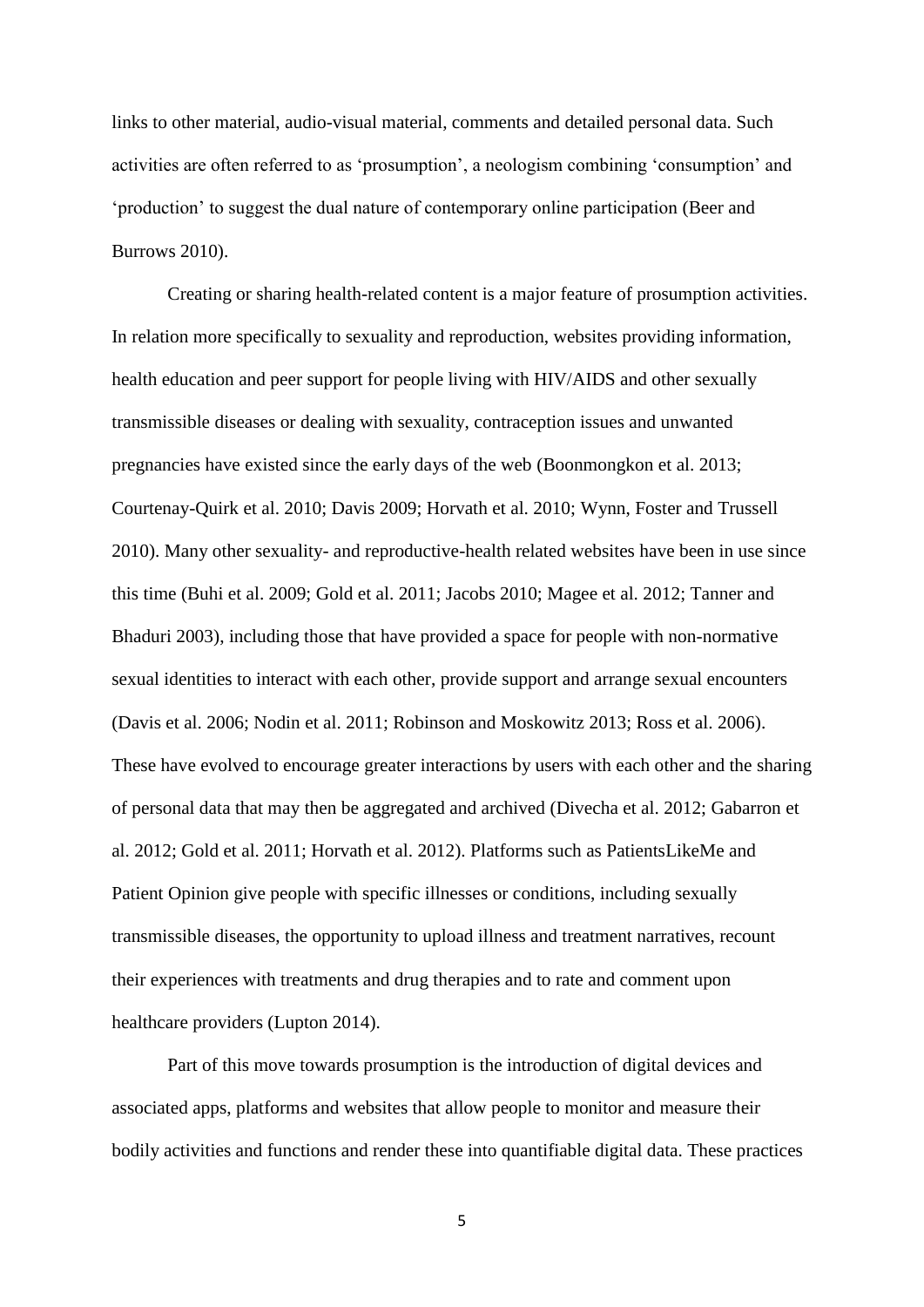are often referred to as 'self-tracking' or 'quantifying the self'. They tend to be portrayed as contributing to users' efforts to learn more about themselves in the interests of improving their lives (Lupton 2013c; Ruckenstein 2014). A large commercial market has developed with the idea of voluntary self-tracking as its basis. Digital technologies such as smartphones with accelerometers, global positioning systems, microphones, cameras, gyroscopes and compasses and wireless devices embedded with sensors that are small enough to wear upon or even insert within the body allow users to collect data about their everyday activities and bodily functions which can then be uploaded to their health care professionals, social media networks or vast numbers of anonymous others. Wearable devices and even clothing embedded with sensors are currently available on the market that allow users to digitally record such features as body mass index, dietary intake, physical activity, calories burnt, sleep patterns, pulse and heart rate. Such devices thus offer an unprecedented opportunity to monitor and measure individuals' habits, practices and bodies.

Tens of thousands of health-related or body-tracking apps for mobile devices are now available for downloading. These apps provide a range of medical and health information, from assisting users in self-diagnosing illness, displaying detailed anatomical information about the human body and allowing users to monitor, log and graph numerous bodily functions and habits. Some apps are able to connect wirelessly to technologies such as heart pressure monitors and digital body weight scales. To motivate users, other apps include builtin reward or docking systems so that points, badges or real money can be collected or paid if various commitments (to regular exercise or weight loss goals, for example) are either met or unmet. Data collected from many of these apps can be uploaded to related websites or to social media platforms and thus can be shared with many others.

Sexual and reproductive activities and functions have increasingly become experienced and configured via these and other technologies. Contemporary digital media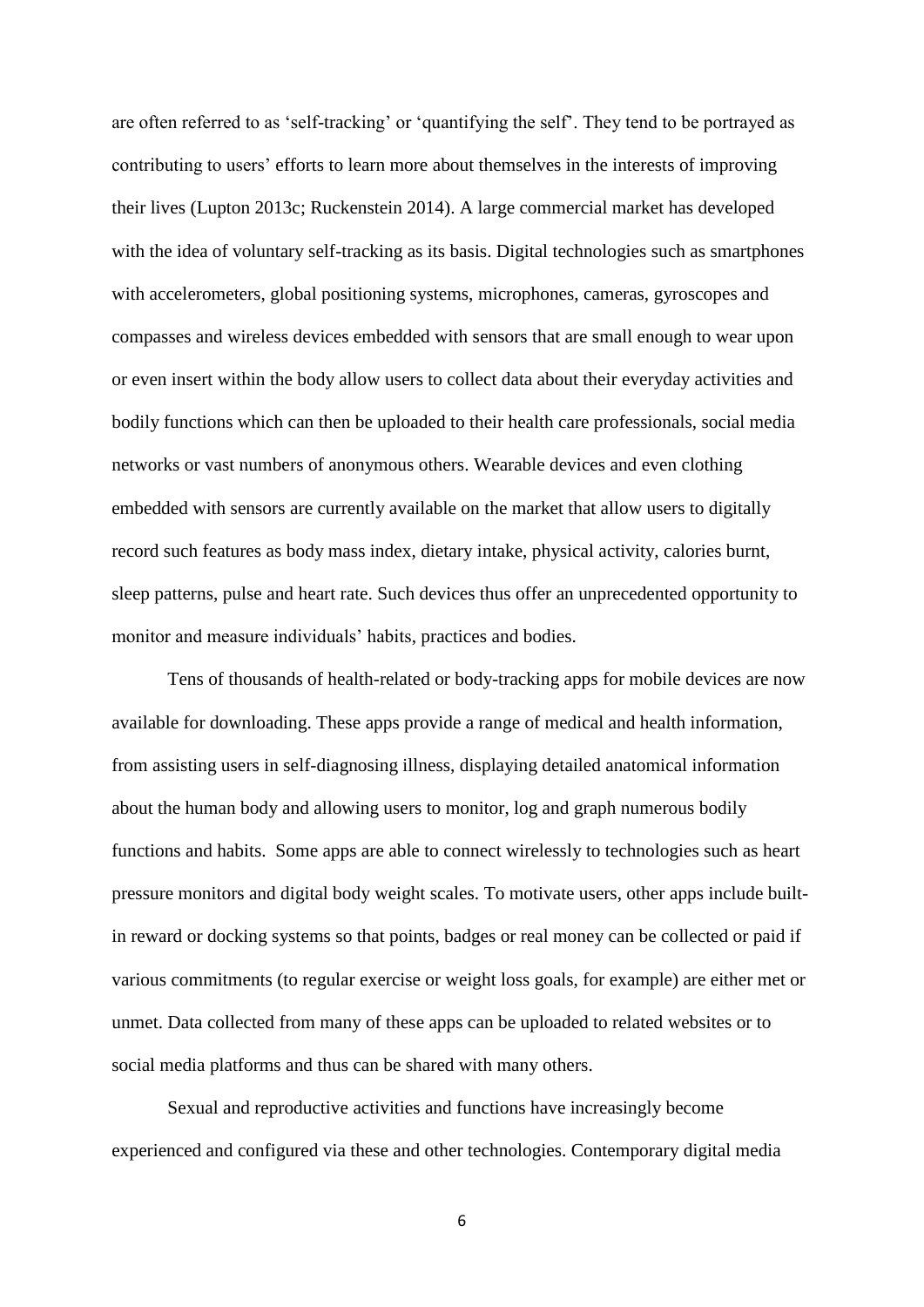technologies, including online websites, platforms, apps and mobile and wearable devices provide many opportunities for users to learn about and discuss sexual and reproductive activities, illnesses and conditions with others, monitor, measure and record their own sexual and reproductive activities or symptoms and observe or make their own pornographic images (Davis 2009; Gold et al. 2011; Ray 2007). Using geolocation details, apps such as Grindr, Tingle and Blendr can now be used to locate potential sexual partners to arrange 'hookups' (Quiroz 2013).

The possibilities of digital technologies have also interested professionals working in healthcare and public health related to sexuality and reproduction. Some researchers have begun to comment on the potential of new media technologies such as mobile devices, apps and social media platforms for healthcare delivery, contact tracing and partner notification related to sexually transmissible disease control and health promotion activities (Cugelman 2012; Gupta, Tyagi and Sharma 2013). Several writers have promoted the use of digital health technologies for sexual and reproductive health education (Divecha et al. 2012; Muessig et al. 2013a; Muessig et al. 2013b). Young people, in particular, as so-called 'digital natives', are positioned as appropriate targets for health promotion relating to sexuality and reproduction using such technologies (Guse et al. 2012; Levine 2011; Selkie, Benson and Moreno 2011). Apps and other digital health technologies, therefore, are represented as offering positive benefits in two distinctly different but intertwined contexts; that of voluntary use in relation to achieving personal goals related to monitoring one's body data and that of health education and promotion, healthcare and patient engagement.

### **Quantifying the sexual and reproductive body**

In late 2012 a Pew Research Center survey found that 85 per cent of adults in the US owned a mobile phone. Fifty-three per cent of these were smartphones, and one fifth of smartphone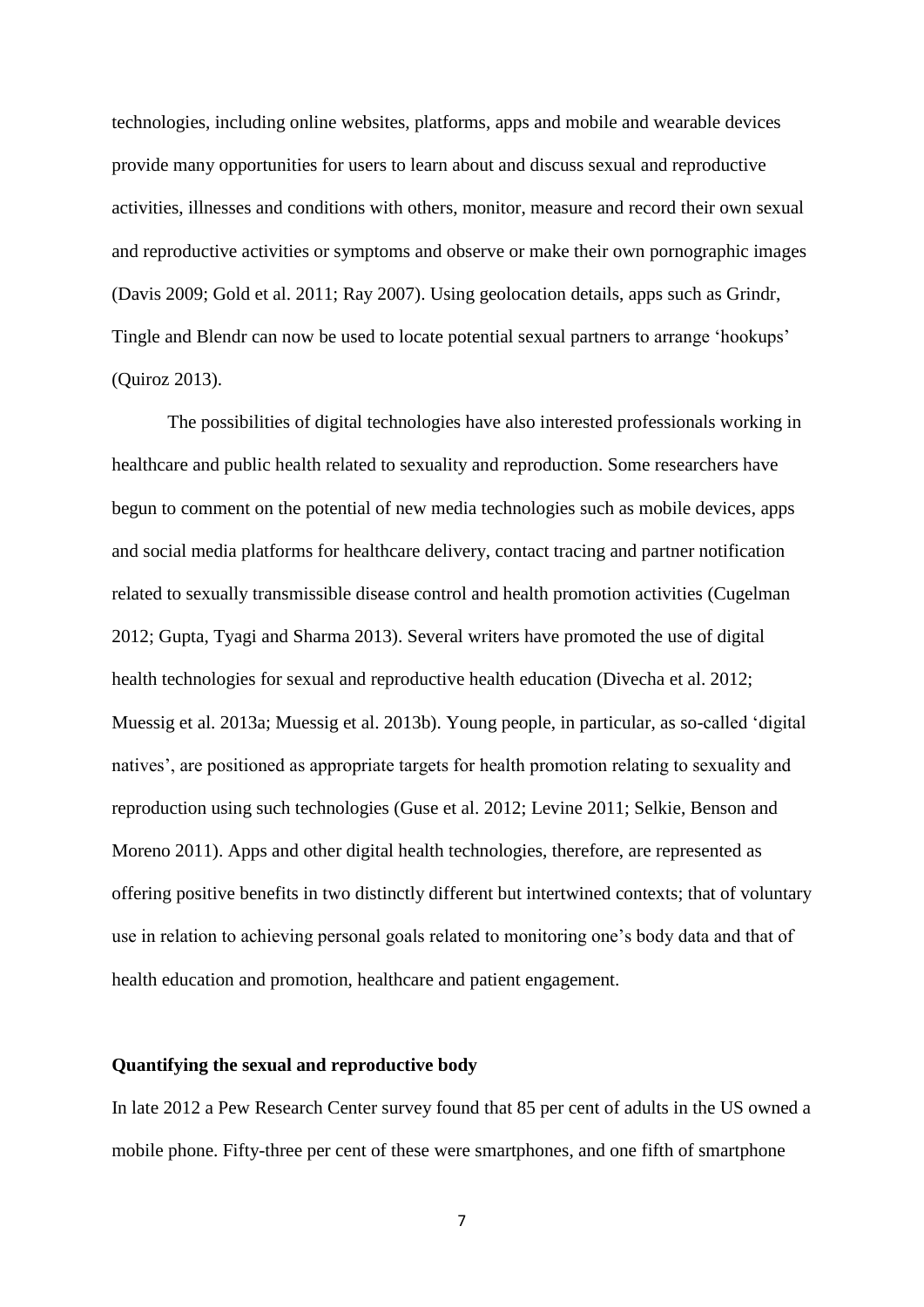users had used their phone to download a health-related app. The most popular of these apps were related to monitoring exercise, diet and weight (Fox and Duggan 2012). Many apps focus on sexual and reproductive behaviours and functions, although they are not as numerous as other health-related apps. A study of paid health and fitness apps available in February 2011 found that those directed at sexual health and fertility were fewer in number than those related to diet and exercise (West et al. 2012). Another study of all health- and medical-related apps available from the Apple App Store as of June 2013 identified over 23,000 of them. The majority of these apps (almost half) simply offered information. However one-fifth of the apps were directed at the practices of tracking or capturing personal health and medical data (IMS Institute for Healthcare Informatics 2013).

My own review of apps related to sexuality and reproduction available in Google Play and the Apple App Store conducted in November 2013 (using the search terms 'sex', 'sexuality', 'sex education', 'conception', 'reproduction', 'ovulation' and 'fertility') revealed a wide range. Some of these apps were clearly intended for health promotion and information purposes while others were more directed at sexuality and reproduction in general. The vast majority of the apps listed under 'sex' were frankly pornographic, with many more of these on Google Play compared with the Apple App Store. (This reflects differing policies of the two companies in the approval of apps. Apple engages in stringent efforts as part of its app review process to not approve apps for entry into their App Store that are viewed as presenting 'offensive material', as outlined in their guidelines for app developers [*App Review* 2013].)

The apps that were not pornographic ranged from those that claimed to calculate the calories burnt during sex to those providing sex jokes or outlining sexual positions for enhanced enjoyment. More serious apps designed for medical and health education purposes provided information on sexually transmissible diseases, contraception, premature ejaculation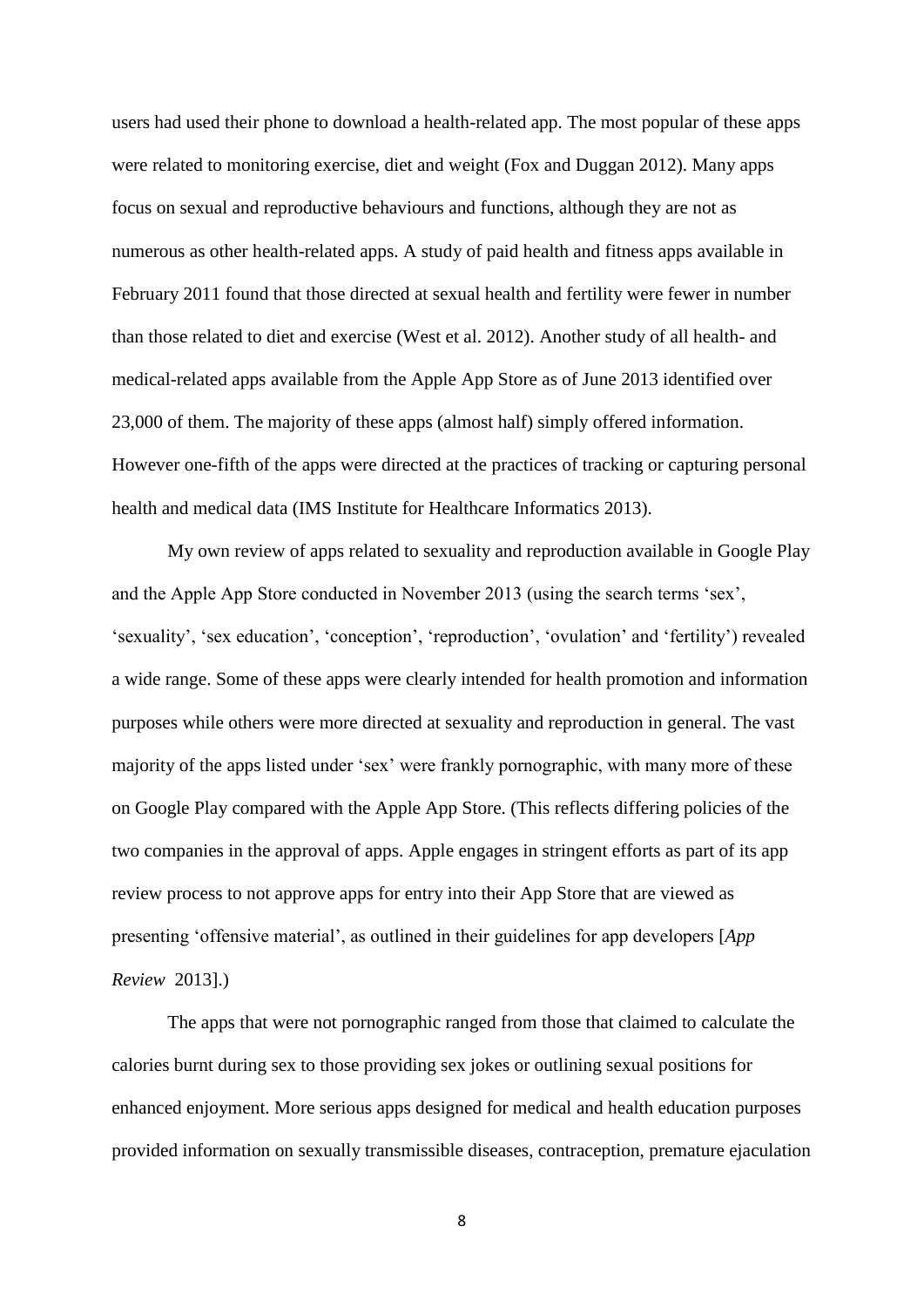and other sexual dysfunction, claimed to help with 'sex addiction' or assisted people to determine their risk of contracting HIV or other sexually transmissible diseases or to selfdiagnose these conditions.

More relevant to the focus of this article was the sub-set of apps that promoted selftracking practices by users of their sexual or reproductive activities (these were identified using the search terms 'sex tracking', 'ovulation tracking' and 'fertility tracking'). These included the following:

- *Sex Planner and Diary*. This allows users to record details of past and current sexual activities and partners, to sort the data by partner, date or sexual position, plan the user's next sexual encounter with the help of a sexual position planner and to upload data gathered on the users' sexual positions to share with Facebook friends and Twitter followers (see also *My Sex Life*).
- *Sex Partner Tracker*. This app provides users with the opportunity to document number of partners, geographical location and the frequency of sexual activity. The data then allow users to determine how 'promiscuous' they are within their region and 'who is the lover with the highest score within your region/world'. The app also purports to demonstrate who among other users had sex with each other, identifying sexual networks between partners.
- *Sex Stamina Tester*. Users are invited to place their smart device on their beds and measure their sexual stamina (glossed as how long sex lasts). The app's publicity encourages users to employ their data to compare with others using the device ('Try to rank top 10 and show off your ability worldwide!' and 'check your Sex Stamina Age'). This app is obviously directed at men, but women are also encouraged to upload it to measure their partner's stamina and identify their partner's 'rank' among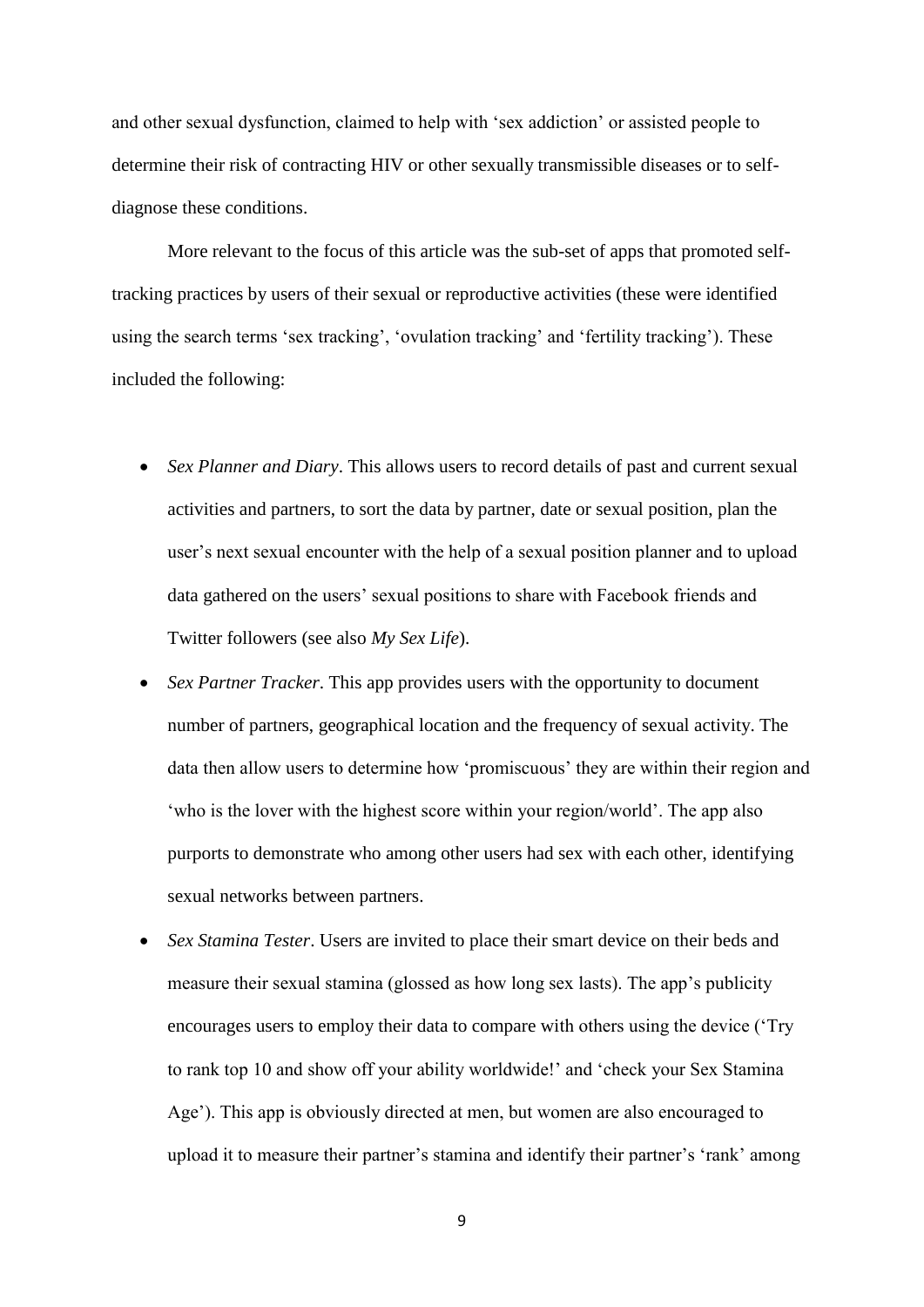sexual athletes. The *andThrust* (for Android phones) and *iThrust* (the version for iPhones) apps perform similar functions, claiming that the data collected allow users to determine if they are 'good enough to compete with the Don Juans in the Top 10' (another example is *Sex Skill Evaluator*).

- *Enigma Sex Tracker*. An app that is directed at men but involves the use of data from their female partners concerning their ovulation and menstrual cycles. These data are input to a calendar along with data concerning frequency of sexual activity so that 'both you and your partner become more satisfied with your love life'. According to the blurb 'men do not always understand women' and knowing more about their reproductive cycles and associated hormonal changes ('how the woman's biological clock is running') will help male partners determine when their female partners will be more likely to be 'sexually receptive'.
- *Sexperience*. This is an app allowing users to keep records of how many sexual partners they have had, how many times they have had sex and where it occurred. ('Sometimes you may sit and ponder the number, and wish you knew the exact amount just for personal satisfaction.') This app also allows users to record 'how good' the experience was (solo or with a partner) and how long it was, and thus 'lets you generate all kinds of exciting and mathematical reports') (see also *SexTracker*, *Sex Period Calendar*, *Intimacy Tracker*, *Sex Partners* and *Bedpost*).
- *Sex Counter Tease* ('Make love and burn calories with your partner'). When this app is uploaded, the user places their smart device on the bed and the app promises to measure 'strokes', 'time elapsed' and 'calories burned in sex'. Users can keep a log of their sexual activity, including such details as how often sex took place and in what location (see also *Sex Calories* among several others).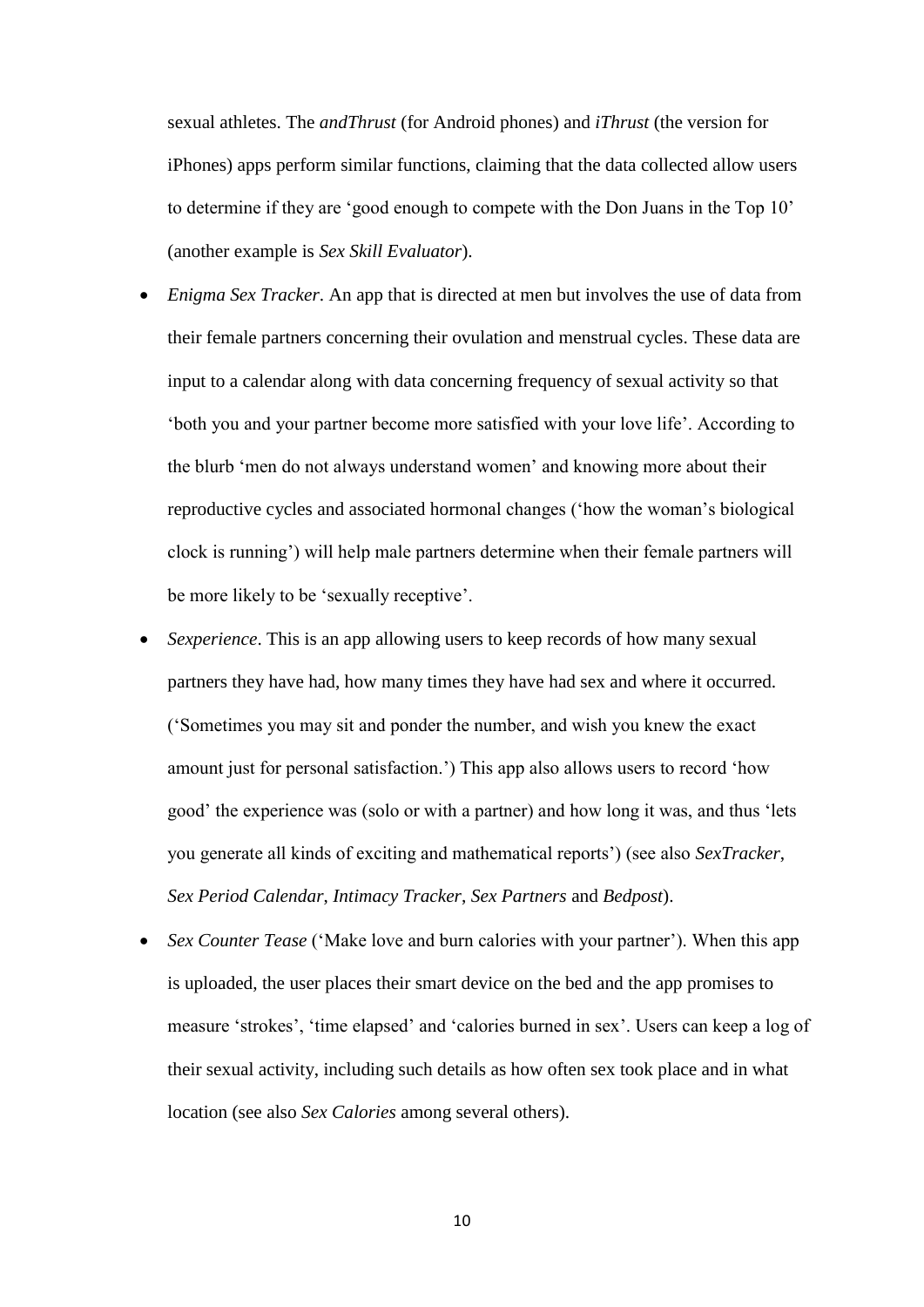*Spreadsheets*. This app not only measures movement during sexual encounters with a mobile device but also uses the device's microphone to measure sound levels emitted during sexual activity. The app's algorithms then uses these data to give a statistical analyses of performance, providing a visual display of noise level, average thrusts per minute and duration of intercourse. The developer's website claims that 'your partner will support your commitment to improving sexual activity through performance tracking'. The *Bed Buddy* app does similar tracking, and its blurb contends that the data collected will 'improve your sex duration and power to increase your intensity'. The description of a similar app, *iBang*, notes that it produces graphs visualising the data collected (including such details as how many thrusts were made and how many of these were slow, medium or fast), which 'for the brave' can be shared to Facebook or Twitter.

There are many self-tracking apps for fertility and reproductive functions. Nearly all of these are directed at women. Most are aimed at assisting them to map their ovulation and menstrual cycles using various bodily indicators and to use these to either to avoid pregnancy or facilitate successful conception. As such, these apps conform to the long-established selftracking habits of women related to their ovulation and fertility. However the advantage that they promise is a more exact, detailed and scientific approach that is able to produce data on a range of bodily functions that when aggregated can provide greater accuracy than more traditional forms of self-tracking. Apps available for these purposes include *OvuView*, which tracks and predicts menstrual cycle, pre-menstrual symptoms, ovulation and fertility using physical indicators and body temperature manually input by the user. Other similar apps include *Ovulation Calendar*, *Fertility Calendar*, *My Days*, *Period Diary*, *Period Tracker*, *Maybe Baby* and *Fertility Friend*.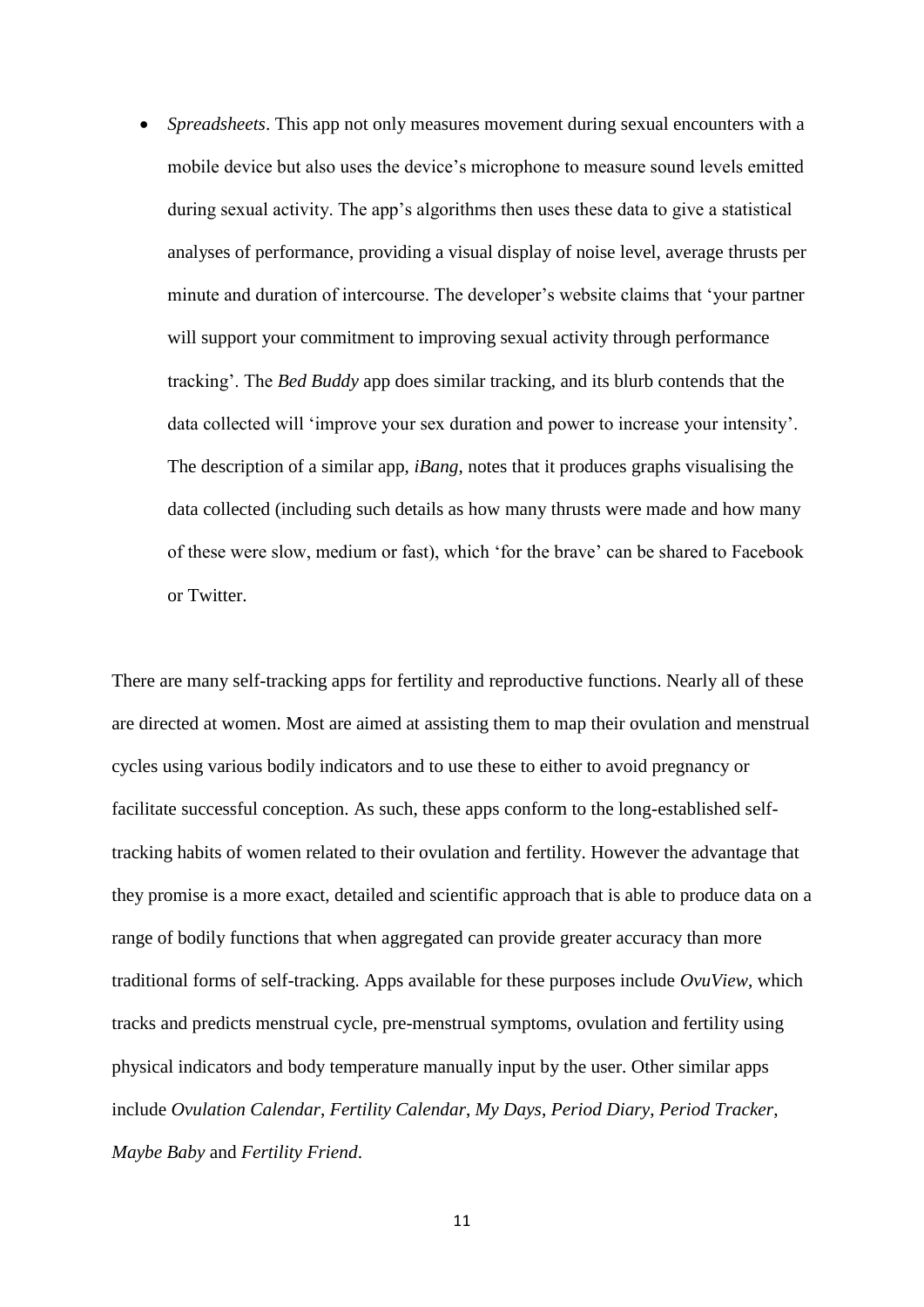The *Glow* app brings male partners into the equation by sending them a digital message when their partner is in her fertile period and reminding them to bring her flowers or recreate their first dates as seduction techniques. This app also tracks menstrual and ovulation indicators, as well as asking women to enter details of their sexual encounters, including sexual positions used, whether or not they had an orgasm and whether they experienced emotional or physical discomfort during sex. It employs the aggregated data from other users to refine predictions of ovulation and fertility for the individual user. Its tagline is direct about this, claiming that 'We use data science to help you create your tiny miracles'.

*Glow* and *Ovuline* take self-tracking a step further by also using data from smart devices such digital ovulation monitors, digital wireless weight scales, body mass index calculators and diet and fitness trackers to provide more details on the user's biometrics into the database. Employing the user's self-reported data as well as details from her devices and the aggregated database from other users, *Glow* and *Ovuline* use their algorithms to provide what the latter's website describes as 'data-driven advice' about what it identifies as health risks: for example, sending messages to warn the user that if she has had a poor night's sleep or is feeling high levels of stress this may affect her fertility. Women are also given the option of sharing their data online with their partners and healthcare providers.

# **The sociocultural implications of self-tracking apps**

Digital health technologies offer new ways to undertake surveillance that have significant implications for concepts of subjectivity and embodiment. Now that mobile digital technologies that can be used for surveillance are part of everyday social life (such as image and sound recording functions on smartphones), the opportunities to become both the target and the promulgator of surveillance have proliferated and spread across many sites (Lyon and Bauman 2013). The social sphere has become heavily mediated, with new technologies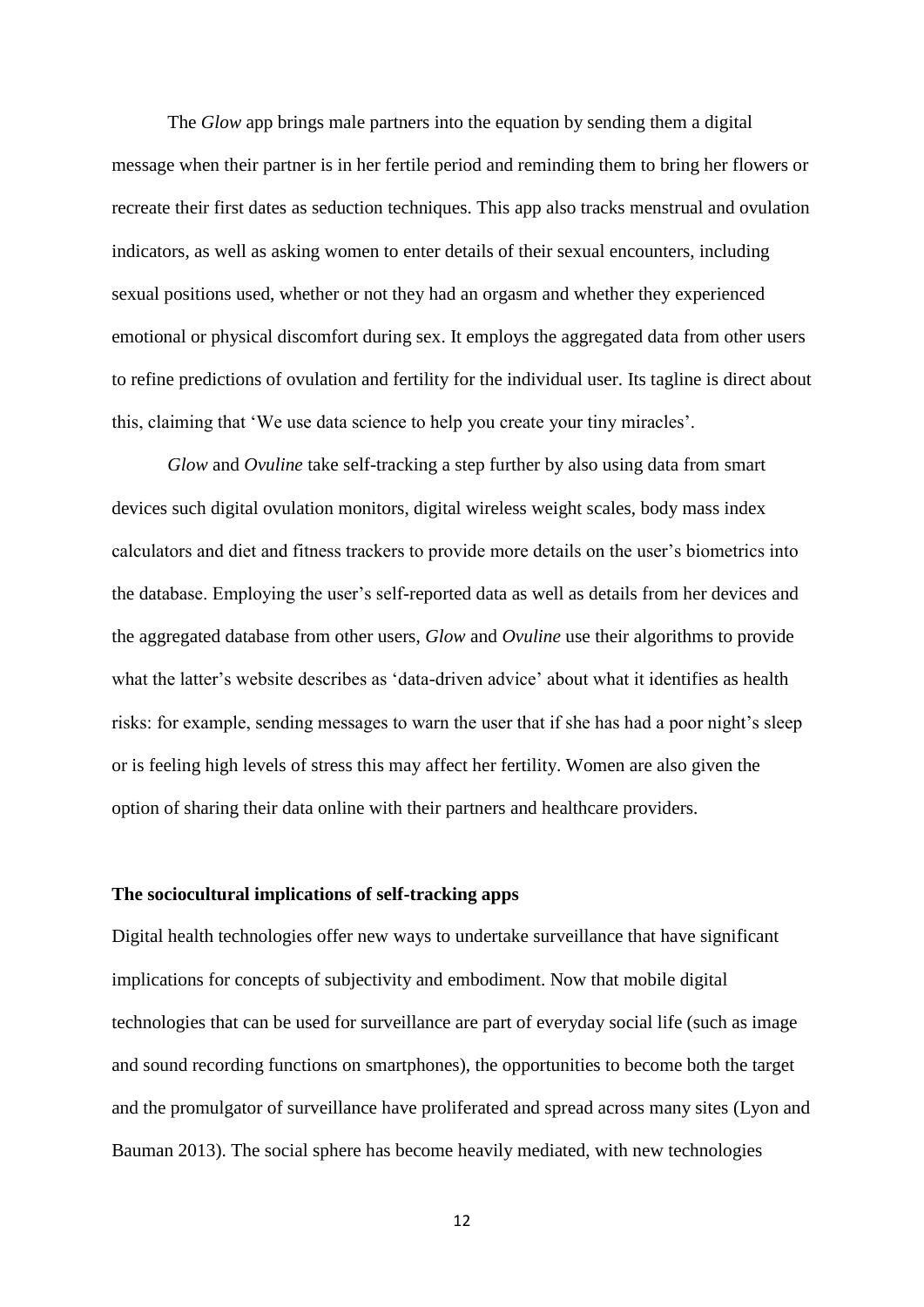extending the field of vision in public space and opportunities for monitoring and recording the actions of individuals (Biressi and Nunn 2003; Bossewitch and Sinnreich 2013). Users of these technologies can 'watch each other' constantly and record and then share their observations with many others.

In this 'post-panoptic society' (Caluya 2010), coming under the surveillance of others using apps is a largely voluntary practice. What has been described as 'participatory surveillance' (Albrechtslund 2008; Best 2010) involves the voluntary turn of the gaze upon oneself for one's own purposes. Participatory surveillance in relation to self-tracking technologies tends to be implicated with self-reflection and examination (Lupton 2013d). In this respect it adheres to Foucault's (1988) concept of the technologies or practices of the self: those activities that are directed at self-care, self-management or self-improvement.

The new self-tracking affordances offered by wearable and other digital technologies allow for much more detailed and continuous self-surveillance than in previous times. Such self-surveillance is undertaken for many reasons. For quantified selfers and other selftrackers, collecting data about themselves using digital and other technologies is an important route to understanding their bodies, selves and social relations (Lupton 2013a, 2013c; Ruckenstein 2014). Using digital devices and apps to generate data on sexual or reproductive activities and habits may be considered yet one more valuable way of learning more about oneself, with the aim of achieving the objectives of improving one's life in some way: gaining greater sexual pleasure, for example, or positioning oneself as a sexual athlete, or achieving conception. In this context, surveillance that is self-imposed becomes playful and enjoyable or a means of achieving an important personal goal (Albrechtslund 2008; Boellstorff 2013).

In participatory surveillance for sexual and reproductive self-tracking, the data that the user collects may be shared with others via social media outlets, but may also be kept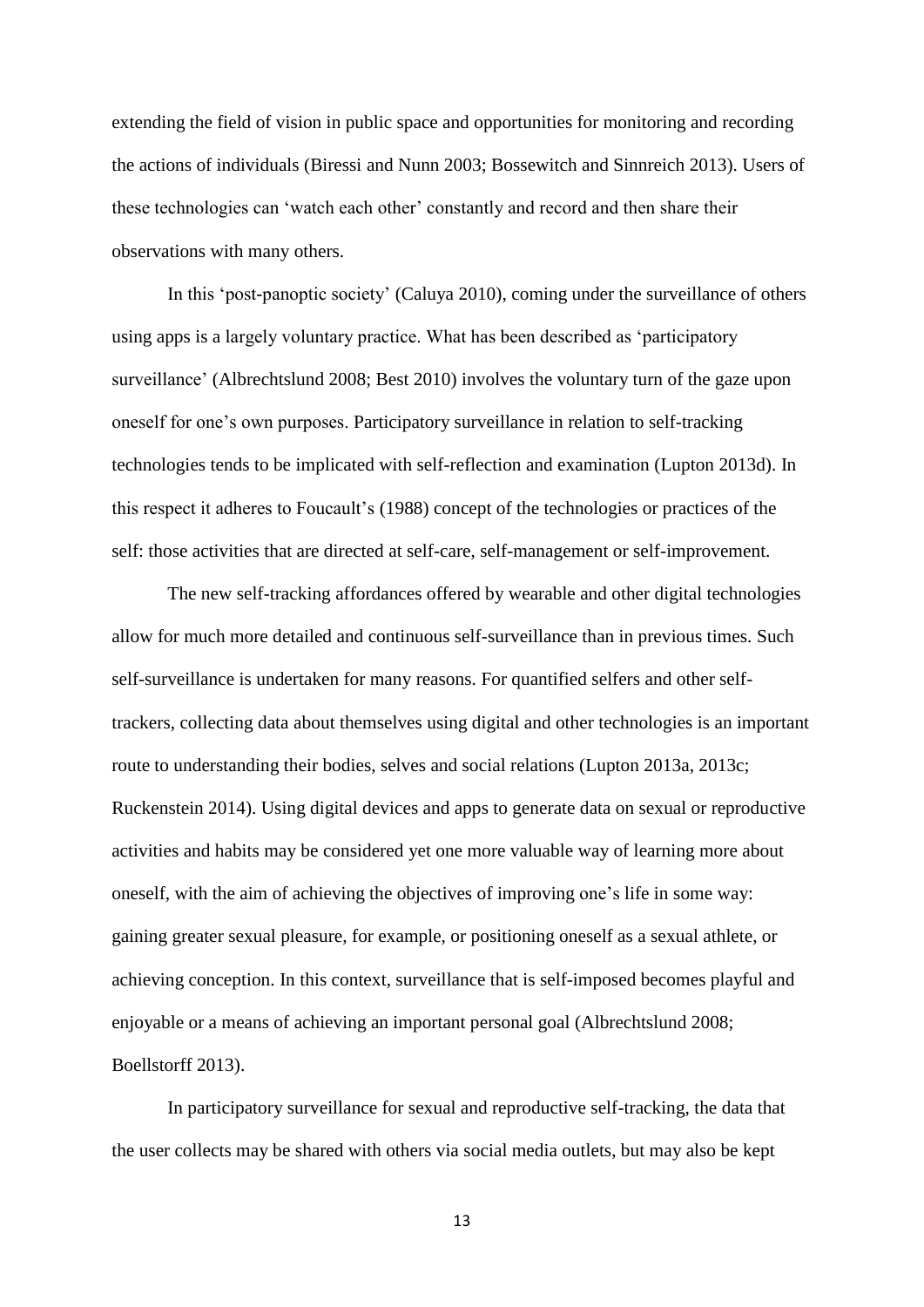private to the user (or perhaps shared only with their intimate partners or doctors or other healthcare providers). Here Foucault's (1978) writings on the documentation of sexual behaviour as part of the interaction of knowledge, truth and power in *The History of Sexuality Volume 1* are apposite. Where once people were incited to confess their sexual activities to another individual as part of research or a therapeutic encounter, the existence of apps that are able to record, document and communicate sexual and reproductive data brings intimate revelations to a potentially far greater audience.

There is a strong focus on numbers in the discourses and technologies associated with the digital self-tracking of the sexual and reproductive body. Self-knowledge and detailed understanding of one's body and its functions are achieved primarily via numbers, as is evident in the emphasis on 'data-driven advice' and 'data science' in the *Glow* and *Ovuline* apps' blurbs or the *Sexperience* app's focus on calculating the 'exact amount' of sexual partners 'just for personal satisfaction'. As is evident in many other accounts of self-tracking in popular culture as well as the medical and public health literature, quantitative data are represented as objective forms of information compared to the information that is gathered from people's own 'subjective' experiences of their bodily sensations and rhythms. The production of quantitative data via digital technologies is portrayed as contributing to their objective neutrality, supposedly removed from the subjective actions of humans (Lupton, 2013a, 2013c; Ruckenstein 2014).

The body/self as it is enacted through these self-tracking apps is both subject and product of 'scientific' measurement and interpretation. Using these technologies encourages people to think about their bodies and their selves through numbers. Sexual activity becomes reduced to 'the numbers': how long intercourse lasts for, how often it takes place, how many thrusts are involved, the volume of sound emitted by participants, how good it is and with how many partners and so on. The comparisons that some of these apps allow for emphasise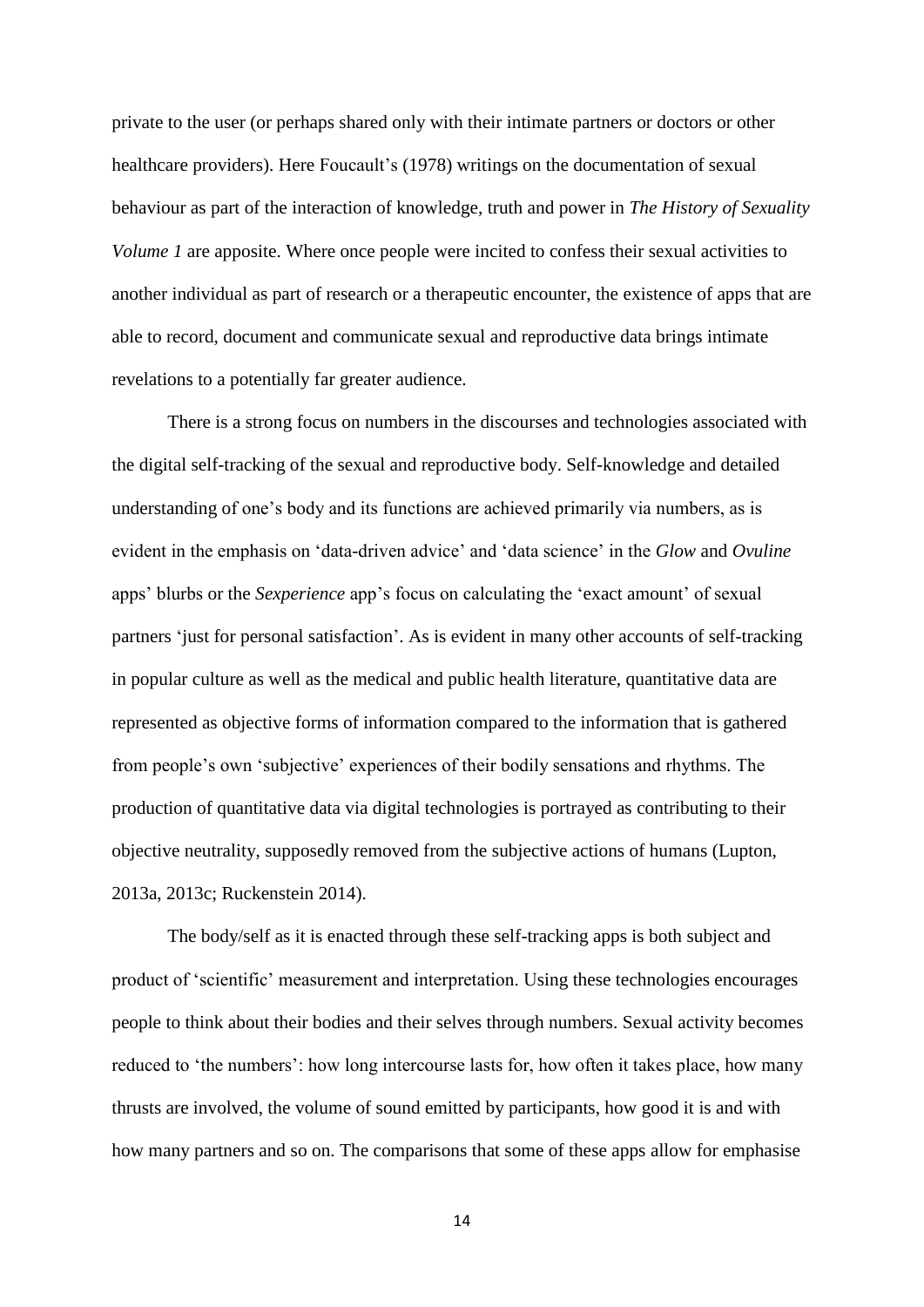the notion of sexual experience as a performance, an activity that can and should be compared with the experiences of others as they are rendered into digital data form. The association of sex with burning calories also suggests the concept of sexual activity as a physical exercise like running or swimming, to be engaged in as part of fitness or weightcontrol pursuits (activities that are also the target of many digital self-tracking devices and data collection).

These technologies, therefore, act to support and reinforce highly reductive and normative ideas of what is 'good sex' and 'good performance' by encouraging users to quantify their sexual experiences and feelings in ever finer detail and to represent these data visually in graphs and tables. The discourses of performance, quantification and normality suggest specific limited types of sexualities. Gender stereotypes are reinforced by the focus on male performance (quantifying thrusts and duration of intercourse) and comparing sexual achievements (number of sexual partners, how often sex takes place, the quality of the experience). To become ranked highly as a 'Don Juan' or 'top sexual performer', men must achieve the norms set by the algorithms of these devices as desirable and evidence of superior sexual prowess. As such, they allow for the competitive and comparative aspects of sexual performance to be promoted. Sexuality becomes gamified via the confession of details about one's sex life in the public space that is configured by the affordances of such apps.

By contrast, when the focus is on women's bodies there is more emphasis on medicalisation and risk. The ovulation and fertility apps and devices represent a female body that is amenable to intense data collection and self-surveillance in the interests of providing better knowledge about the reproductive cycles and ovulation symptoms of the user. As in broader discourses on female fertility and reproduction (Lupton 2013d), women who are attempting to conceive are positioned as ideally taking responsibility to achieve an ideal, timely pregnancy by avoiding risk (such as stress or not sleeping enough). Many of these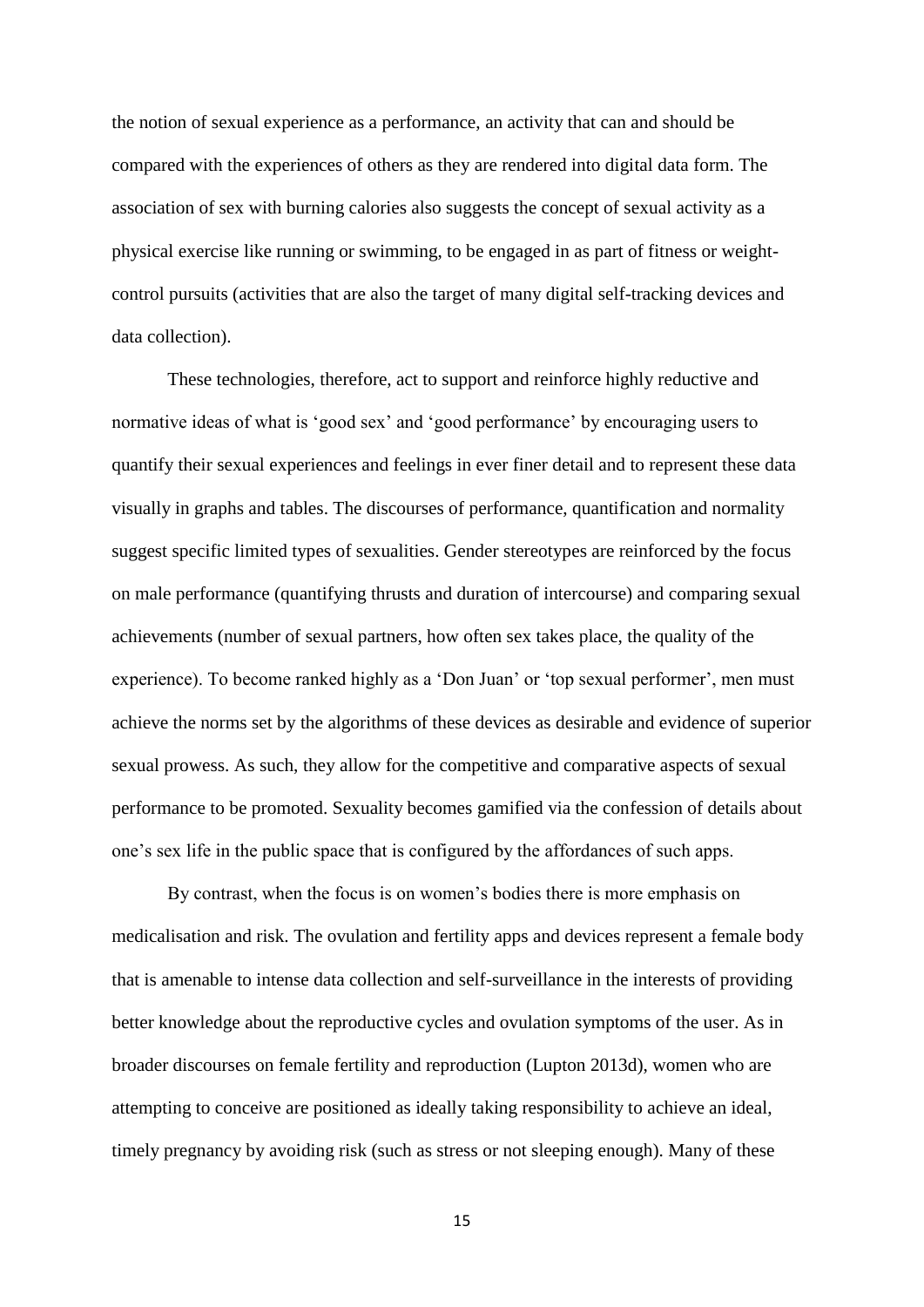self-tracking apps seek to impose order on otherwise disorderly or chaotic female bodies, using data to do so. Here again quantification and the supposed benefits of neutrality offered by digital data are promoted and valued over people's own embodied knowledges of their bodies. The rhetoric used to promote the apps and in the text of the apps themselves suggests that the apps allow women to achieve a greater level of knowledge about their bodies than they otherwise might through observing and recording their bodies' signs, symptoms and sensations using 'data science'.

Further very important dimensions of the use of sexual and reproductive self-tracking apps are those of privacy, data security and the commercialisation of big data. Many app developers store their data on the computing cloud, and not all name identifiers are removed from the data uploaded by individuals. Once data have been uploaded and archived, it can be very difficult to erase them. It has been argued, indeed, that we are now living in an era characterised by 'the end of forgetting', in which digital data linger indefinitely as forms of recording and archiving information (Bossewitch and Sinnreich 2013). Privacy issues are a concern in relation to any use of data drawn from users' interactions with digital technologies, but never more so than in relation to sexuality and reproduction, where the data are extremely personal. One well-publicised data breach occurred in 2011 when FitBit accidentally posted data on the internet about users' sexual activities they had recorded as part of their exercise activities.

The rhetoric of prosumption and participatory surveillance tends to obscure the uses to which the data generated by users' employment of digital technologies are put by their developers and third parties. As developers have realised the commercial possibilities of the data produced by people monitoring their bodies and health status, many have begun to onsell the data to third parties for commercial use (Lupton 2014, Neff 2013). Companies that have developed self-tracking technologies such as FitBit and BodyMedia are now selling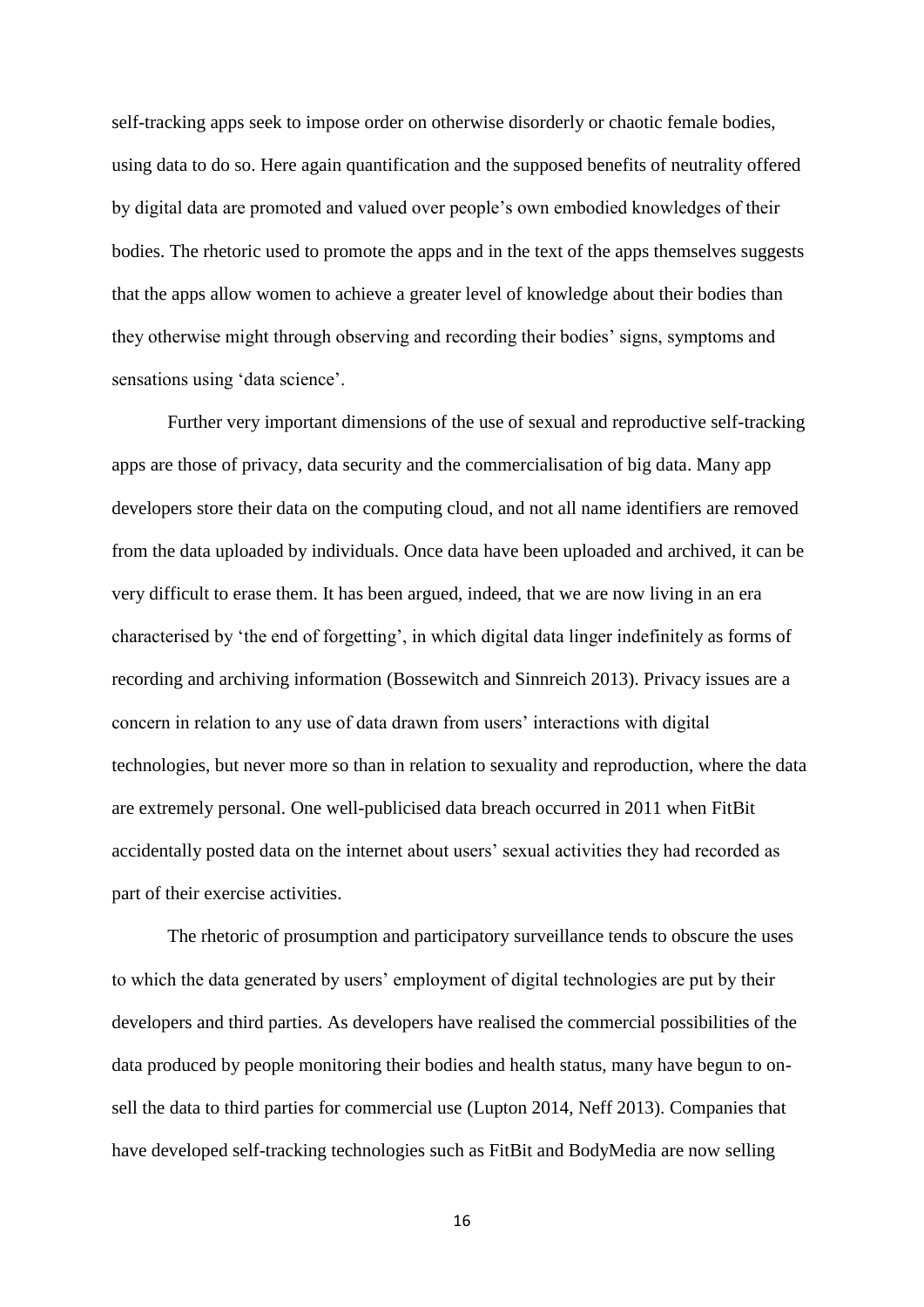their devices and data to employers as part of workplace 'wellness programs' and also to health insurance companies seeking to identify patterns in health-related behaviours in their clients (McCarthy 2013).

When sexual and reproductive practices and functions are logged by users employing the types of apps and devices described above and uploaded to the archives of their developers, there is no continuing guarantee of security of these data. Questions remain about the future linking of users' health-related data to their health insurance policies in such platforms, and what might happen in the future if these companies purchase control over health app data by buying the apps and their data (Dredge 2013). By connecting several large data sets, previously anonymous individuals may be identified, along with detailed data about their health conditions and health-related behaviours (Neff 2013).

Further concerns have been raised about the use of digital data sets to engage in racial and other profiling that may lead to discrimination, over-criminalisation and other restricted freedoms. It has been argued that the big data era has resulted in a major policy challenge in determining the right way to use these data to improve health, wellbeing, security and law enforcement but also ensuring that these uses of data do not infringe on people's rights to privacy, fairness, equality and freedom of speech (Polonetsky and Tene 2013). The potential for individuals who do not conform to hetero-normative norms of sexuality to be exposed, or for individuals to suffer embarrassment or discrimination due to their personal and intimate data being revealed is apparent.

#### **Concluding comments**

In this article I have identified some of the social, cultural, political and ethical dimensions of new technologies that encourage users to engage in self-tracking of their sexual and reproductive practices and functions. Digital health devices such as self-tracking apps are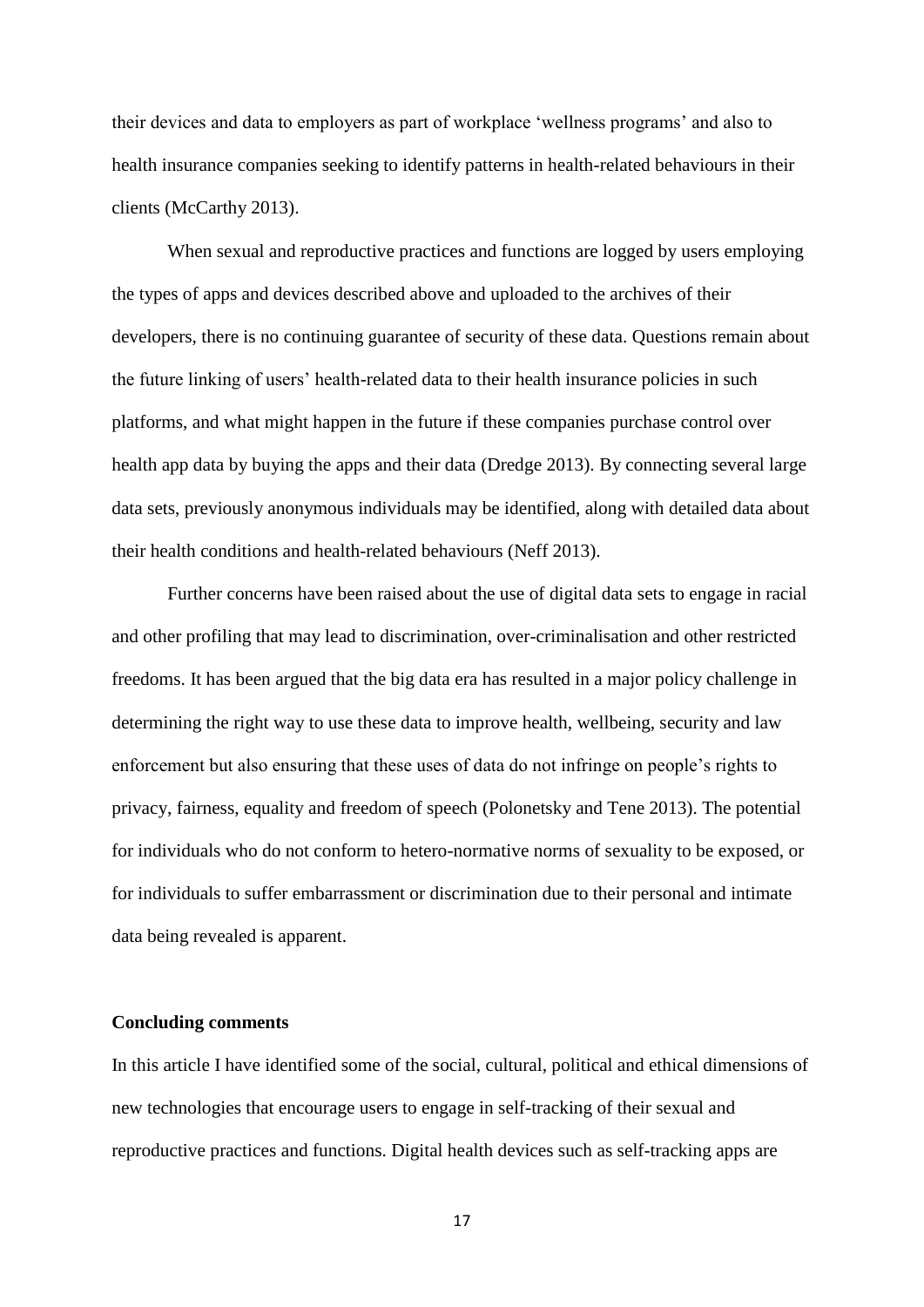representative of a more general privileging of the technological in health-related matters, in which problems are identified and then solutions provided using digital technologies. Given the newness of such apps, social researchers have only just begun to explore their implications for the ways in which bodies and selves are configured via their use. We know little as yet about how people are using and giving meaning to these devices (or, conversely, resisting or subverting their use). Nor are we fully aware of the uses by other parties of the very personal and intimate data that are created and archived by self-tracking apps. Such inquiries are vital, however, in a context in which economic imperatives, neoliberal politics and a general techno-euphoria for the potential of digital health technologies and big data to 'disrupt' healthcare and public health combine to present these technologies in ways that fail to recognise their broader implications and the possible negative as well as positive ramifications for their users.

These technologies do offer undoubted uses and benefits to their users. The selfsurveillance and data-sharing capacities of self-tracking apps, as in other forms of participatory surveillance, are generative, contributing to various forms of subjectivities, embodiment and social relations. Self-tracking can help people feel more in control of their lives and may assist them to achieve their personal goals (Ruckenstein 2014). More specifically, sexuality and reproduction self-tracking practices can deliver useful health information, help women to keep track of their ovulation and menstruation cycles and manage their fertility or simply offer fun ways of documenting or enhancing people's sexual activities. However, as I have demonstrated, these technologies also serve to represent sexual activity and reproductive functions in certain defined and limited ways that work to perpetuate normative stereotypes and assumptions about women and men as sexual and reproductive subjects. Those apps that focus on sexual performance and competitiveness have the potential to incite anxiety and feelings of inadequacy in men, while women's bodies are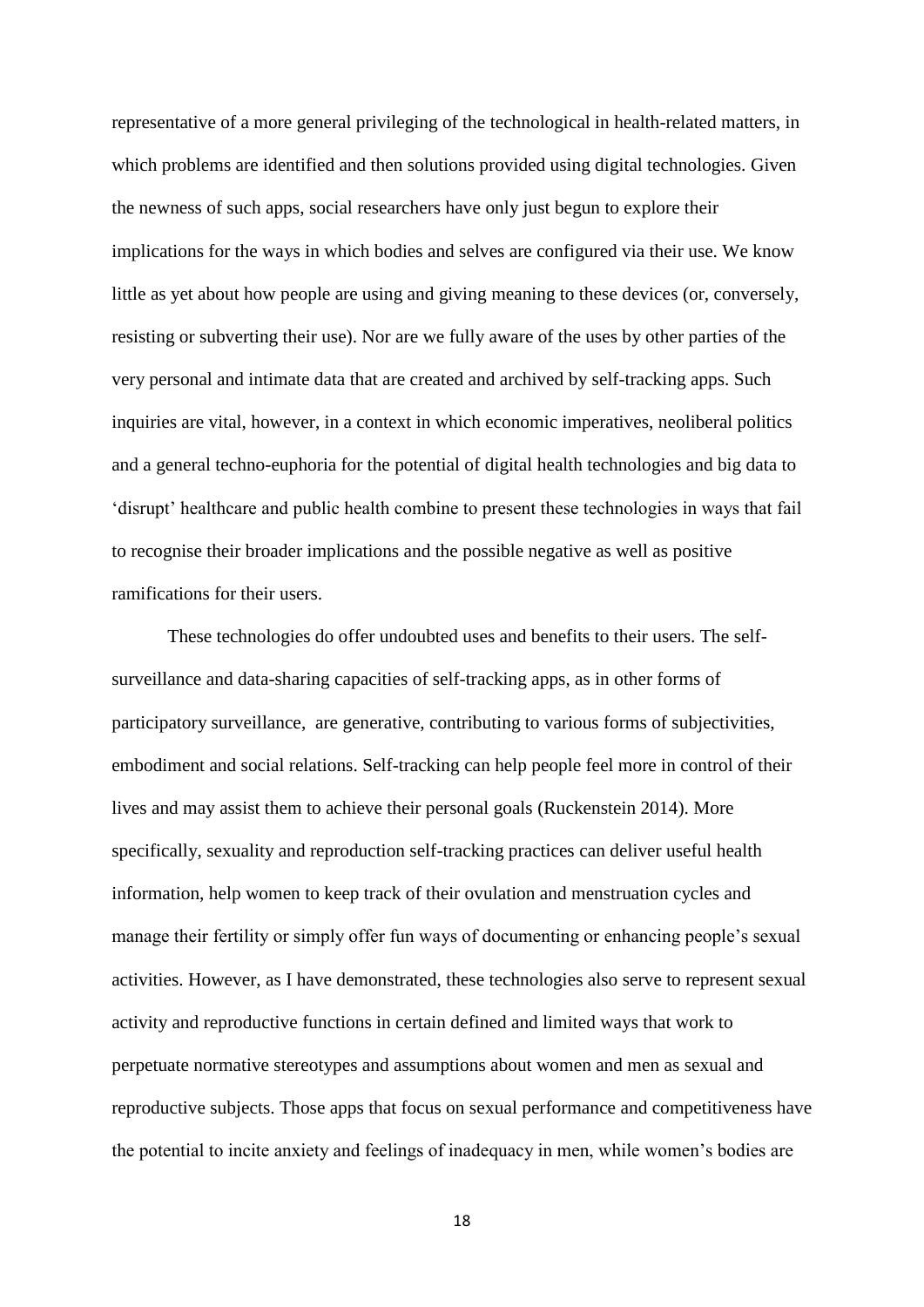further medicalised via the practices of intensive documentation and self-management these apps invite.

The practices of wellness and self-quantification these technologies champion comply with an increasing focus in neoliberal politics on emphasising the personal behaviour and self-responsibility of citizens. This is occurring simultaneously with the withdrawal of state funding for social support and healthcare programs. In both the areas of healthcare delivery (McGregor 2001; Mooney 2012) and health promotion (Adam 2005; Ayo 2011; Lupton 1995; Petersen and Lupton 1996), neoliberal approaches seek to direct the management of health away from the state towards the citizen. There is significant potential in these approaches for the stigmatising of and discrimination against individuals who are viewed as not appropriately responsible if they choose not to engage in self-monitoring of health-related behaviours or if they fail to attain norms of behaviour (Mello and Rosenthal 2008). Indeed the ever-increasing forms of data that are collected by self-tracking apps work to configure new norms of behaviour, based on the patterns that these large masses of aggregated data reveal. Once these new population norms are established, those behaviours that lie outside these norms become viewed as aberrant or deviant (Andrejevic 2013).

These devices could therefore be regarded as disciplinary, working to tame the sexual and reproductive body by rendering it amenable to monitoring, tracking and detailed analysis of the data thus generated, and producing ever-more-detailed categories of behaviour. These technologies configure a certain type of approach to understanding and experiencing one's body, an algorithmic subjectivity, in which the body and its health states, functions and activities are portrayed and understood predominantly via quantified calculations, predictions and comparisons. They also work to externalise sexuality and reproductive capacities by turning them into digital data and making them visible and sharable. Thus quantified and digitised, the messy and multiple complexities, sensual experiences, perversities and quirky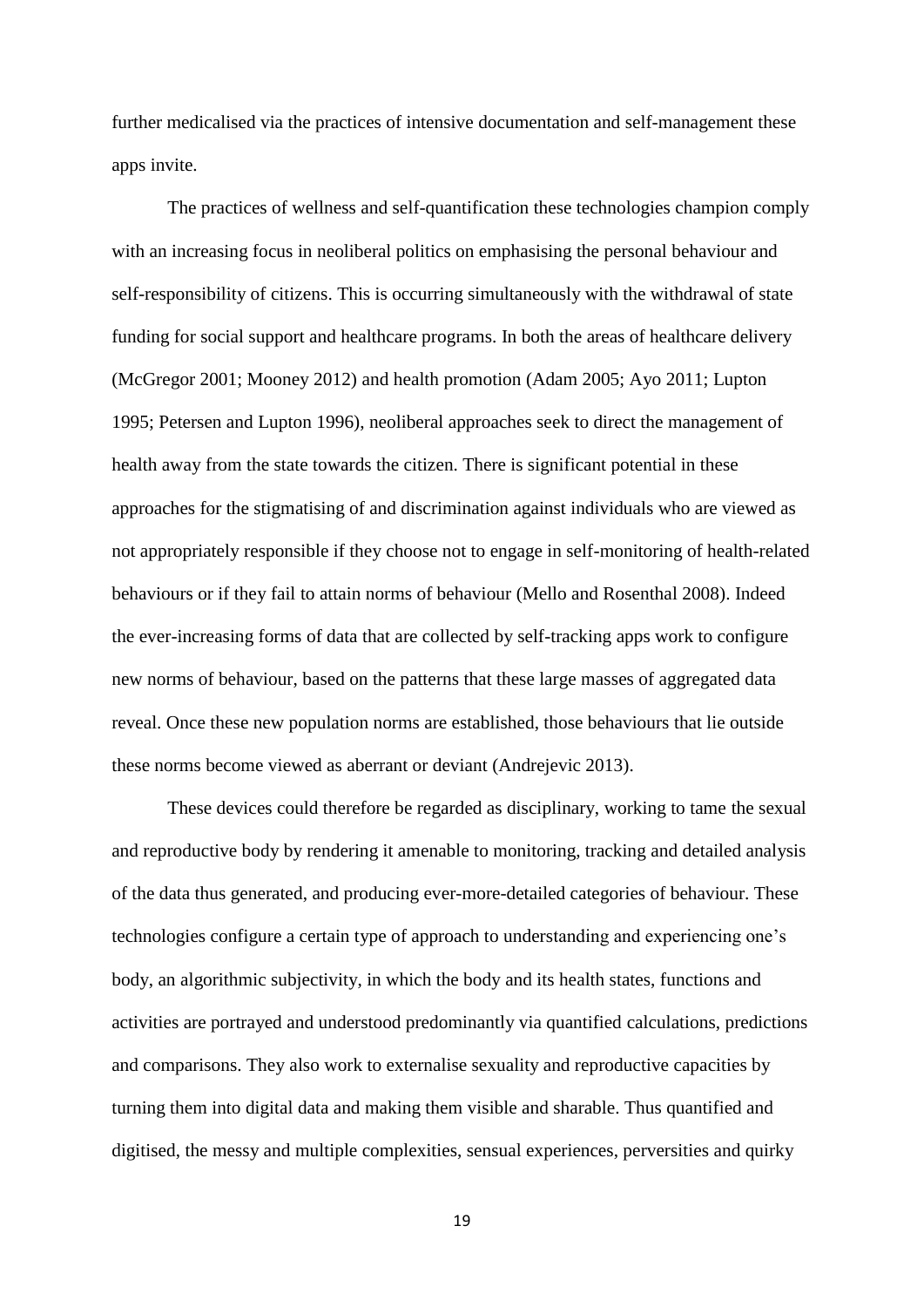contradictions of sexual and reproductive desires and capacities are rendered flat, onedimensional and dull, subjected as they are to rigid normalised categories.

Until very recently, many mobile app users viewed the information stored on their apps to be private, not realising the extent to which the app developers used these data for their own purposes (Urban, Hoofnagle and Li 2012). This may be changing in the light of the revelations in classified documents released in 2013 by former American security data contractor Edward Snowden, which have made it ever more apparent that the security of private information is much less than many people have realised. Snowden's documents revealed that apps are one among many types of digital technologies that national security organisations have targeted as part of their data collection on their citizens (Ball 2014). Some people engaging in voluntary self-tracking are beginning to question how their data are being used and to call for access to their data so that they can use and manipulate these data for their own purposes (Lupton 2013c; Watson 2013). This critique, however, is essentially a politically conservative endeavour and supports rather than challenges the normative aspects of the types of self-tracking apps that have been described in this article.

More political challenges are currently being undertaken by data 'hactivists' or critical citizen scientists, who seek to 'queer' data that may be collected on them or their communities (McQuillan 2013). This approach to digital data offers an avenue for people to challenge taken-for-granted assumptions about what data are appropriate to collect and visualise, who should do this and how these data should be used, often in ways that were unintended by the generators or archivers of the data. Data hactivism offers an intriguing way forward for people who may be interested in self-tracking for reasons other than proving their sexual prowess or attempting or avoiding conception. It is in this context that one might talk about 'queering data' in both senses of the word: first, in terms of the practice of hacking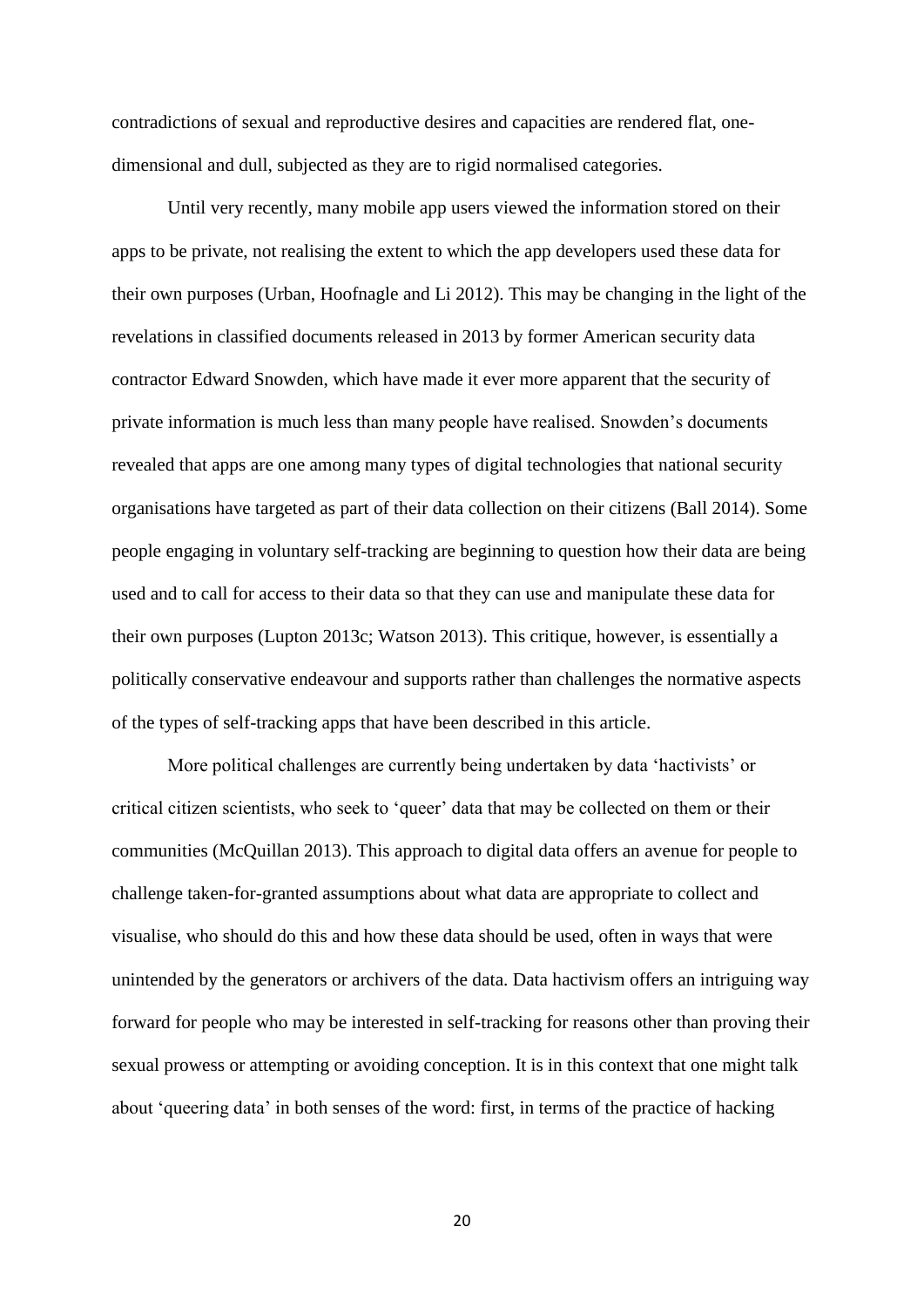forms of data collection and utilisation; and second, in relation to users seeking to upload 'queer' data that challenge normative assumptions about sexuality and reproduction.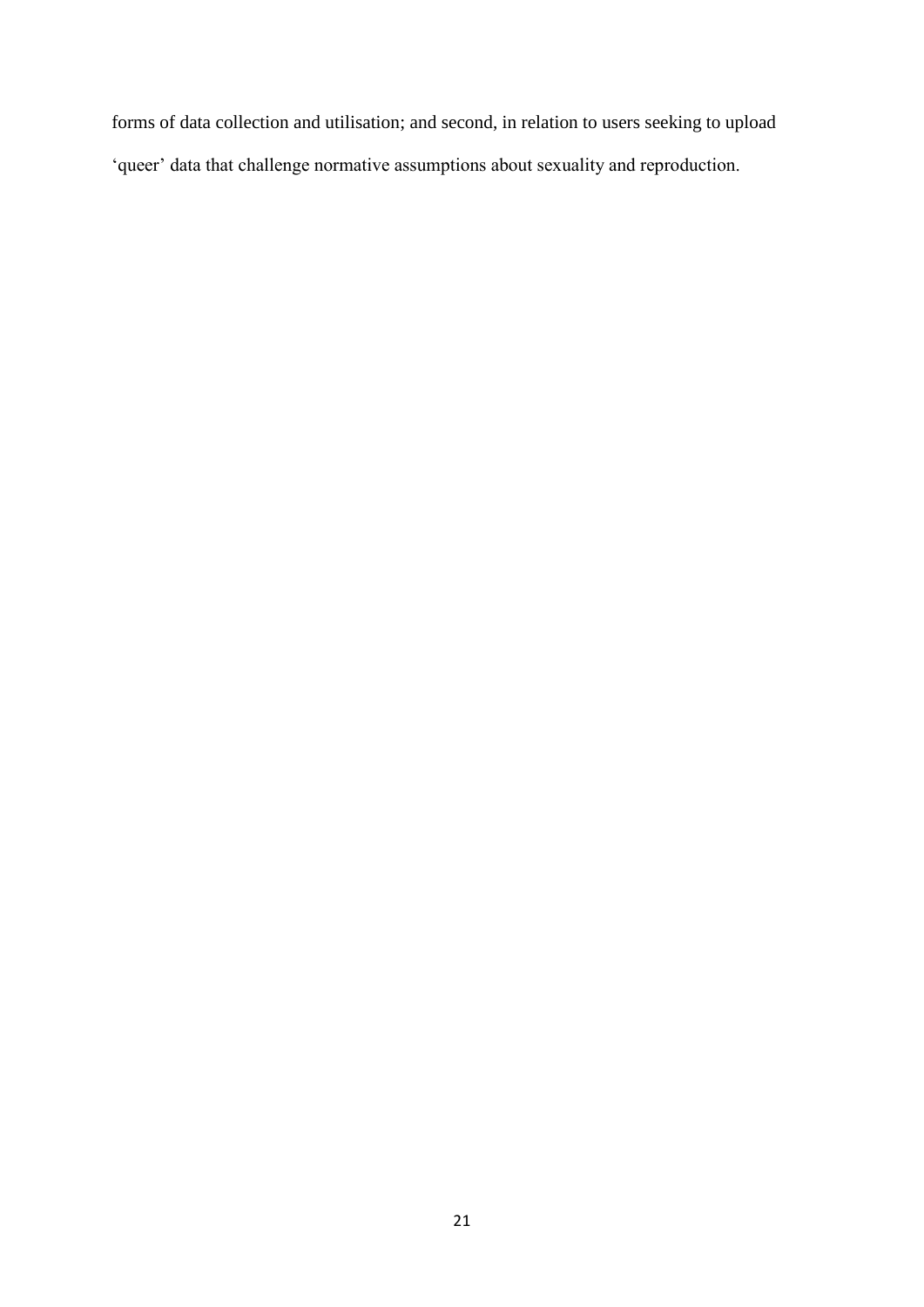### **References**

Adam, B. D. 2005. "Constructing the Neoliberal Sexual Actor: Responsibility and Care of the Self in the Discourse of Barebackers." *Culture, Health & Sexuality* 7(4):333-46.

Albrechtslund, A. 2008. "Online Social Networking as Participatory Surveillance." *First* 

*Monday*, 13(3). Accessed 5 December 2013.

<http://firstmonday.org/ojs/index.php/fm/article/view/2142/1949>

Andrejevic, M. 2013. *Infoglut: How Too Much Information Is Changing the Way We Think* 

*and Know*. New York: Routledge.

*App Review* 2013. Accessed November 24.

<https://developer.apple.com/appstore/guidelines.html>

Ayo, N. 2011. "Understanding Health Promotion in a Neoliberal Climate and the Making of Health Conscious Citizens." *Critical Public Health* 22(1):1-7.

Ball, J. 2014. "Angry Birds and 'Leaky' Phone Apps Targeted by NSA and GCHQ for User Data". *The Guardian*. Accessed January 27.

[http://www.theguardian.com/world/2014/jan/27/nsa-gchq-smartphone-app-angry-birds-](http://www.theguardian.com/world/2014/jan/27/nsa-gchq-smartphone-app-angry-birds-personal-data)

[personal-data](http://www.theguardian.com/world/2014/jan/27/nsa-gchq-smartphone-app-angry-birds-personal-data)

Beer, D., and R. Burrows. 2010. "Consumption, Prosumption and Participatory Web Cultures: An Introduction." *Journal of Consumer Culture* 10(1):3-12.

Best, K. 2010. "Living in the Control Society: Surveillance, Users and Digital Screen Technologies." *International Journal of Cultural Studies* 13(1):5-24.

Biressi, A., and H. Nunn. 2003. "Video Justice: Crimes of Violence in Social/Media Space." *Space and Culture* 6(3):276-91.

Boellstorff, T. 2013. "Making Big Data, In Theory." *First Monday* 18(1). Accessed October 8.<http://firstmonday.org/ojs/index.php/fm/article/view/4869/3750>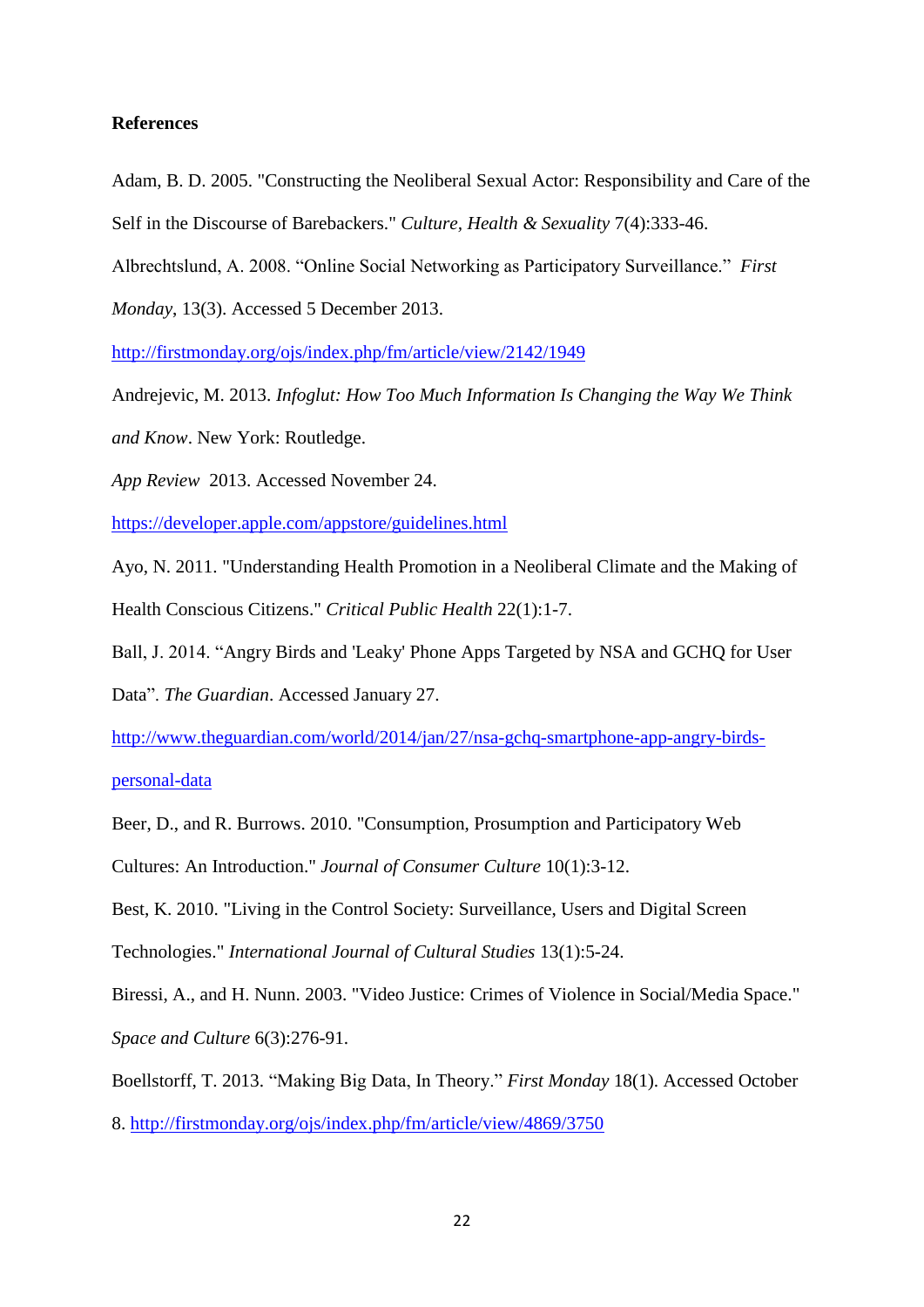Boonmongkon, P., T. T. Ojanen, R. Samakkeekarom, N. Samoh, R. Iamsilpa, S. Topananan, M. Cholratana, and T. E. Guadamuz. 2013. "'She Met Her (Boy)Friend Online': Negotiating Gender Identity and Sexuality among Young Thai Women in Online Space." *Culture, Health & Sexuality* 15(10):1162-74.

Bossewitch, J., and A. Sinnreich. 2013. "The End of Forgetting: Strategic Agency Beyond the Panopticon." *New Media & Society* 15(2):224-42.

Buhi, E. R., E. M. Daley, H. J. Fuhrmann, and S. A. Smith. 2009. "An Observational Study of How Young People Search for Online Sexual Health Information." *Journal of American College Health* 58(2):101-11.

Caluya, G. 2010. "The Post-Panoptic Society? Reassessing Foucault in Surveillance Studies." *Social Identities* 16(5):621-33.

Courtenay-Quirk, C., K. J. Horvath, H. Ding, H. Fisher, M. McFarlane, R. Kachur, A.

O'Leary, B. R. S. Rosser, and E. Harwood. 2010. "Perceptions of HIV-Related Websites

among Persons Recently Diagnosed with HIV." *AIDS Patient Care and STDs* 24(2):105-15.

Cugelman, B. 2012. "Why Digital Behaviour Change Interventions Will Transform Public

Health." Ontario Health Promotion E-Bullein, no. 754. Accessed June 10.

<http://www.ohpe.ca/node/13291>

Davis, M. 2009. *Sex, Technology and Public Health*. New York: Palgrave Macmillan.

Davis, M., G. Hart, G. Bolding, L. Sherr, and J. Elford. 2006. "Sex and the Internet: Gay Men, Risk Reduction and Serostatus." *Culture, Health & Sexuality* 8(2):161-74.

Divecha, Z., A. Divney, J. Ickovics, and T. Kershaw. 2012. "Tweeting About Testing: Do

Low‐Income, Parenting Adolescents and Young Adults Use New Media Technologies to

Communicate About Sexual Health?" *Perspectives on Sexual and Reproductive Health* 44(3):176-83.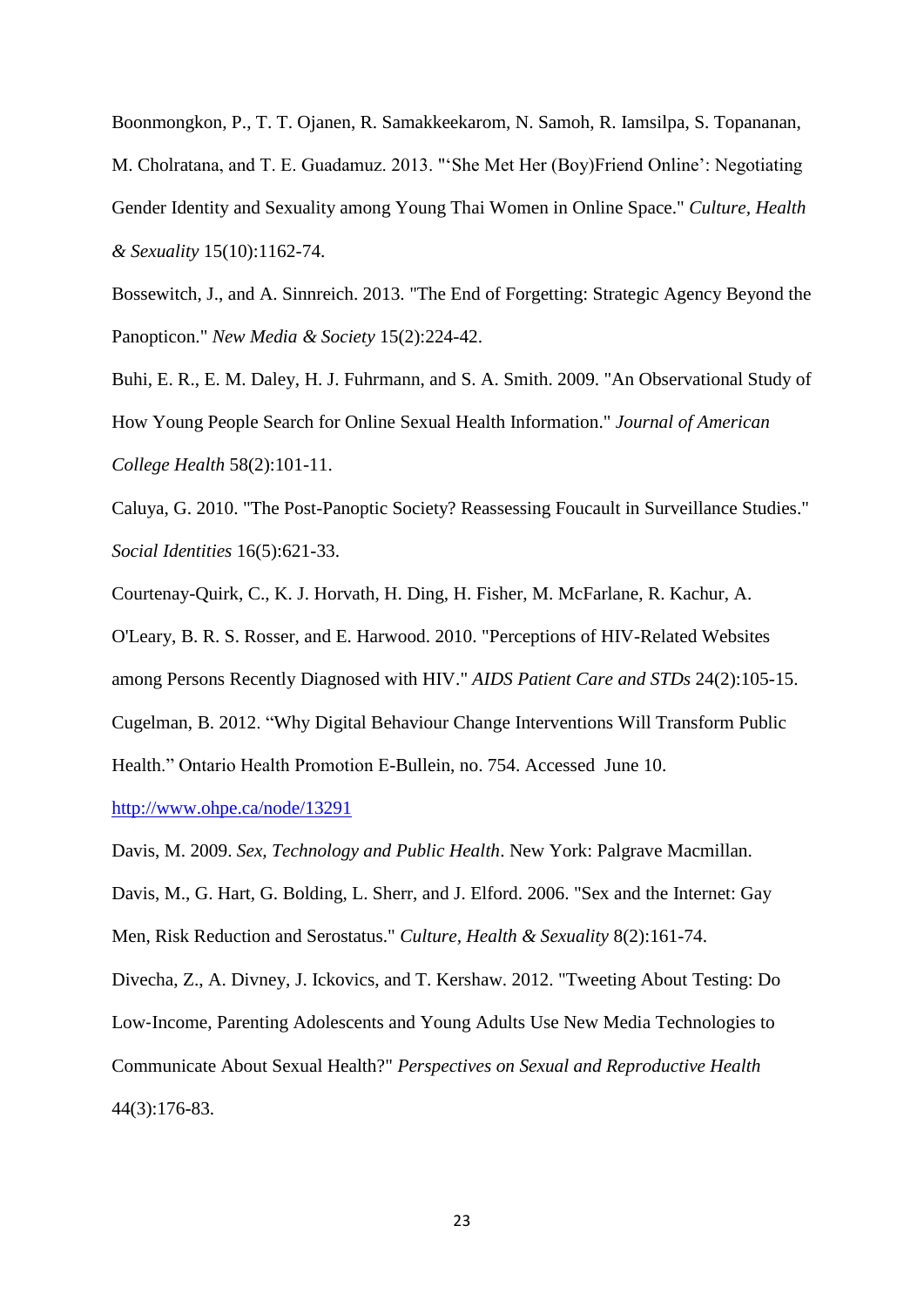Dredge, S. 2013. "Yes, Those Free Health Apps Are Sharing Your Data with Other Companies." *The Guardian*. Accessed September 4.

[http://www.theguardian.com/technology/appsblog/2013/sep/03/fitness-health-apps-sharing](http://www.theguardian.com/technology/appsblog/2013/sep/03/fitness-health-apps-sharing-data-insurance)[data-insurance](http://www.theguardian.com/technology/appsblog/2013/sep/03/fitness-health-apps-sharing-data-insurance)

Foucault, M. 1978. *The History of Sexuality*. New York: Vintage Books.

Foucault, M. 1988. "Technologies of the Self." In *Technologies of the Self: A Seminar with Michel Foucault*, edited by L Martin, H Gutman, and P Hutton, 16-49. London: Tavistock. Fox, S., and M. Duggan. 2012. *Mobile Health 2012*. Pew Internet Report. Accessed December 21.<http://www.pewinternet.org/Reports/2012/Mobile-Health.aspx> Gabarron, E., J. A. Serrano, R. Wynn, and M. Armayones. 2012. "Avatars Using Computer/Smartphone Mediated Communication and Social Networking in Prevention of Sexually Transmitted Diseases among North-Norwegian Youngsters." *BMC Medical Informatics and Decision Making* 12(1):120-20.

Goggin, G. 2011. "Ubiquitous Apps: Politics of Openness in Global Mobile Communities." *Digital Creativity* 22(3):148-59.

Gold, J., A. E. Pedrana, R. Sacks-Davis, M. E. Hellard, S. Chang, S. Howard, L. Keogh, J. S. Hocking, and M. A. Stoove. 2011. "A Systematic Examination of the Use of Online Social Networking Sites for Sexual Health Promotion." *BMC Public Health* 11(1):583-83.

Gupta, A., M. Tyagi, and D. Sharma. 2013. "Use of Social Media Marketing in Healthcare." *Journal of Health Management* 15(2):293-302.

Guse, K., D. Levine, S. Martins, A. Lira, J. Gaarde, W. Westmorland, and M. Gilliam. 2012. "Interventions Using New Digital Media to Improve Adolescent Sexual Health: A Systematic Review." *The Journal of Adolescent Health* 51(6):535.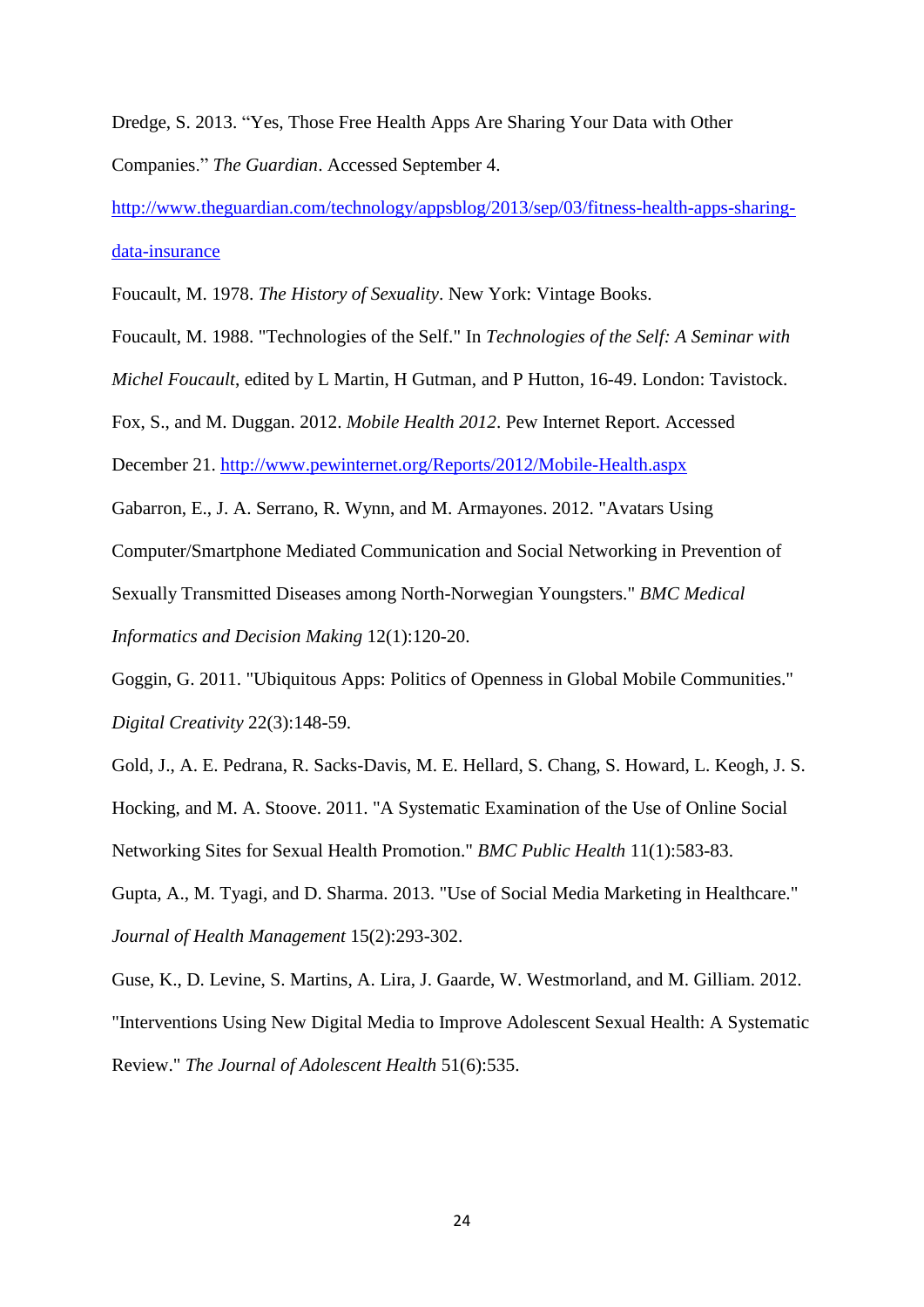Horvath, K. J., G. P. Danilenko, M. L. Williams, J. Simoni, K. R. Amico, J. M. Oakes, and B. R. S. Rosser. 2012. "Technology Use and Reasons to Participate in Online Social Networking Websites for People Living with HIV in the Us." *AIDS and Behavior* 16(4):900-10.

Horvath, K. J., E. M. Harwood, C. Courtenay-Quirk, M. McFarlane, H. Fisher, T. Dickenson,

R. Kachur, B. R. S. Rosser, and A. O'Leary. 2010. "Online Resources for Persons Recently Diagnosed with HIV/AIDS: An Analysis of HIV-Related Webpages." *Journal of Health* 

*Communication* 15(5):516-31.

IMS Institute for Healthcare Informatics, 2013. *Patient Apps for Improved Healthcare: From Novelty to Mainstream*. Parsipanny, NJ.

Jacobs, K. 2010. "Lizzy Kinsey and the Adult Friendfinders: An Ethnographic Study of Internet Sex and Pornographic Self-Display in Hong Kong." *Culture, Health & Sexuality* 12(6):691-703.

Krieger, W. H. 2013. "Medical Apps: Public and Academic Perspectives." *Perspectives in Biology and Medicine* 56(2):259-73.

Levina, M. 2012. "Healthymagination: Anticipating Health of Our Future Selves." The Fibreculture Journal, 20. Accessed September 26 2013.

[http://twenty.fibreculturejournal.org/2012/06/19/fcj-144-healthymagination-anticipating](http://twenty.fibreculturejournal.org/2012/06/19/fcj-144-healthymagination-anticipating-health-of-our-future-selves)[health-of-our-future-selves](http://twenty.fibreculturejournal.org/2012/06/19/fcj-144-healthymagination-anticipating-health-of-our-future-selves)

Levine, D. 2011. "Using Technology, New Media, and Mobile for Sexual and Reproductive Health." *Sexuality Research and Social Policy* 8(1):18-26.

Lupton, D. 1995. *The Imperative of Health: Public Health and the Regulated Body*. London: Sage.

Lupton, D. 2012. "M-Health and Health Promotion: The Digital Cyborg and Surveillance Society." *Social Theory & Health* 10(3):229-44.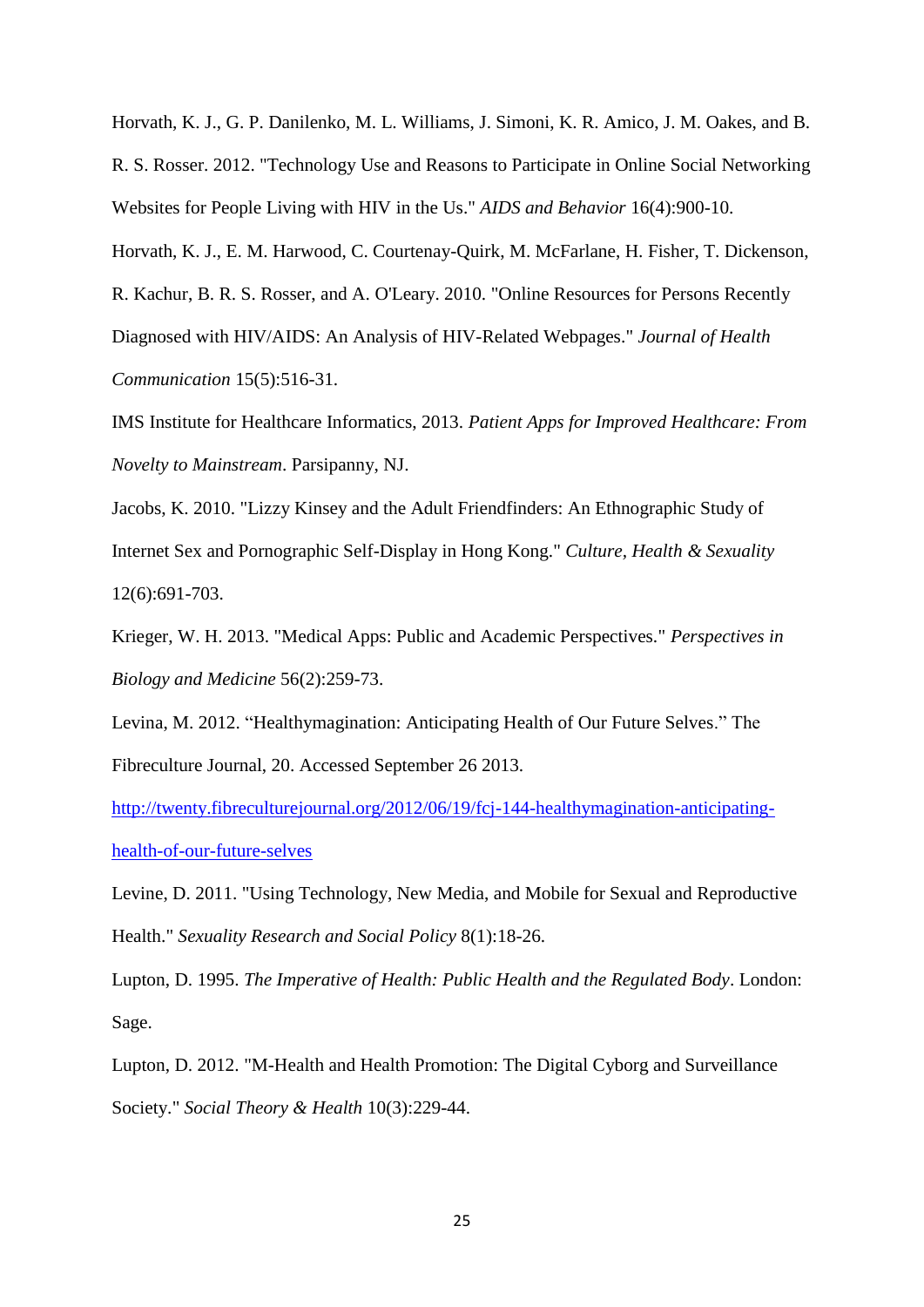Lupton, D. 2013a. "Quantifying the Body: Monitoring and Measuring Health in the Age of Mhealth Technologies." *Critical Public Health* 23(4):393-403.

Lupton, D. 2013b. "The Digitally Engaged Patient: Self-Monitoring and Self-Care in the Digital Health Era." *Social Theory & Health* 11(3):256-70.

Lupton, D. 2013c. "Understanding the Human Machine." *IEEE Technology & Society Magazine* 32(4):25-30.

Lupton, D. 2013d. *The Social Worlds of the Unborn*. Houndmills: Palgrave Macmillan.

Lupton, D. 2014. "The Commodification of Patient Opinion: The Digital Patient Experience Economy in the Age of Big Data." *Sociology of Health & Illness* online first doi: 10.1111/1467-9566.12109.

Lupton, D. in press-a. "Digitized Health Promotion: Risk and Personal Responsibility for Health in the Web 2.0 era." In Davis, J. and Gonzalez, A. M. (eds), *To Fix or To Heal*. New York*:* New York University Press.

Lupton, D. in press-b. "Donna Haraway: the Digital Cyborg Assemblage and the New Digital Health Technologies." In Collyer, F. (ed), *The Palgrave Handbook of Social Theory in Health, Illness and Medicine*. Houndmills: Palgrave Macmillan.

Lyon, D., and Z. Bauman. 2013. *Liquid Surveillance: A Conversation*. Oxford: Wiley.

Magee, J. C., L. Bigelow, S. Dehaan, and B. S. Mustanski. 2012. "Sexual Health Information Seeking Online: A Mixed-Methods Study among Lesbian, Gay, Bisexual, and Transgender Young People." *Health Education & Behavior* 39(3):276-89.

McCarthy, M. 2013. "Experts Warn on Data Security in Health and Fitness Apps." *BMJ.com* 347. Accessed November 3. doi: http://dx.doi.org/10.1136/bmj.f5600.

McGregor, S. 2001. "Neoliberalism and Health Care." *International Journal of Consumer Studies* 25(2):82-89.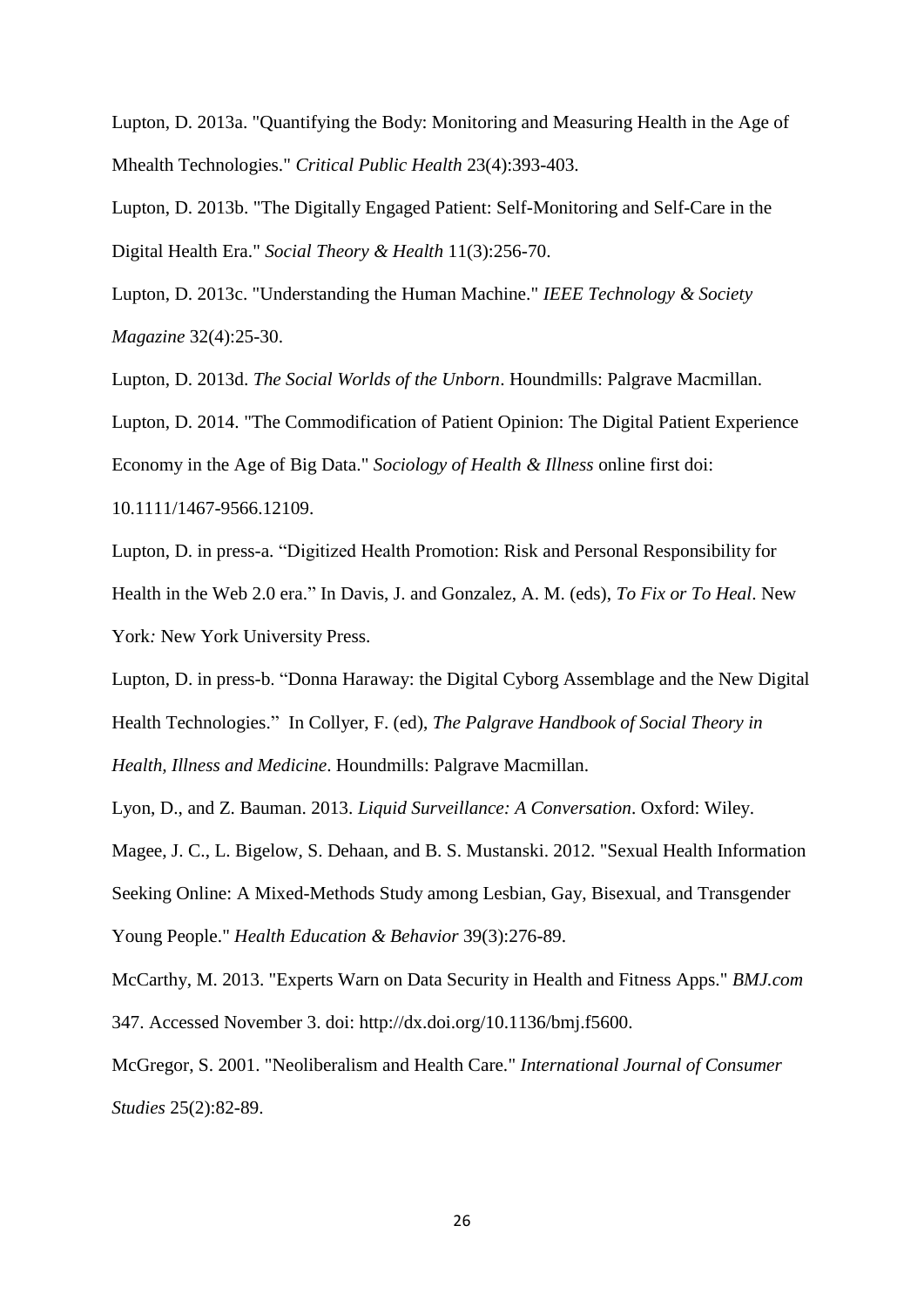McQuillan, D. 2013. "Open Sensor Networks and Critical Citizen Science." *Storify*. Accessed November 17. [http://storify.com/danmcquillan/opentech-2013-sensor-networks-and-citizen](http://storify.com/danmcquillan/opentech-2013-sensor-networks-and-citizen-science)[science](http://storify.com/danmcquillan/opentech-2013-sensor-networks-and-citizen-science)

Mello, M. M., and M. B. Rosenthal. 2008. "Wellness Programs and Lifestyle Discrimination — the Legal Limits." *The New England Journal of Medicine* 359(2):192-99.

Mooney, G. 2012. "Neoliberalism Is Bad for Our Health." *International Journal of Health Services* 42(3):383.

Muessig, K. E., E. C. Pike, B. Fowler, S. LeGrand, J. T. Parsons, S. S. Bull, P. A. Wilson, D.

A. Wohl, and L. B. Hightow-Weidman. 2013a. "Putting Prevention in Their Pockets:

Developing Mobile Phone-Based Hiv Interventions for Black Men Who Have Sex with Men." *AIDS Patient Care and STDs* 27(4):211-22.

Muessig, K. E., E. C. Pike, S. Legrand, and L. B. Hightow-Weidman. 2013b. "Mobile Phone Applications for the Care and Prevention of HIV and Other Sexually Transmitted Diseases: A Review." *Journal of Medical Internet Research* 15(1):e1.

Neff, G. 2013. "Why Big Data Won't Cure Us." *Big Data* 1(3):117-23.

Nodin, N., P. Valera, A. Ventuneac, E. Maynard, and A. Carballo-Diéguez. 2011. "The Internet Profiles of Men Who Have Sex with Men within Bareback Websites." *Culture, Health & Sexuality* 13(9):1015-29.

Petersen, A., and D. Lupton. 1996. *The New Public Health: Health and Self in the Age of Risk*. London: Sage.

Polonetsky, J., and O. Tene 2013." Privacy and Big Data: Making Ends Meet." *Stanford Law Review Online*. Accessed December 5. [http://www.stanfordlawreview.org/online/privacy](http://www.stanfordlawreview.org/online/privacy-and-big-data/privacy-and-big-data)[and-big-data/privacy-and-big-data](http://www.stanfordlawreview.org/online/privacy-and-big-data/privacy-and-big-data)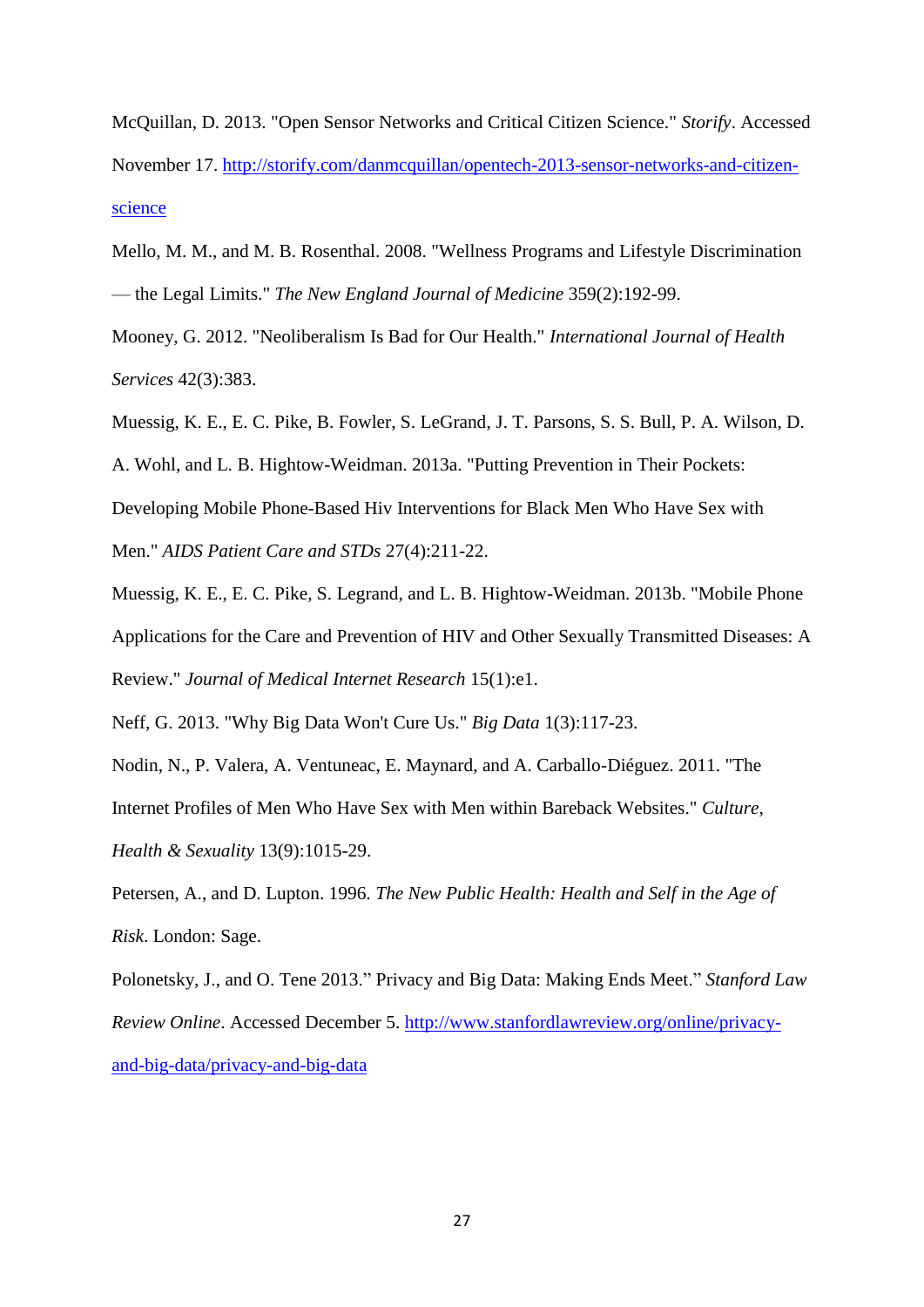Quiroz, P. A. 2013. "From Finding the Perfect Love Online to Satellite Dating and 'Lovingthe-One-You're Near': A Look at Grindr, Skout, Plenty of Fish, Meet Moi, Zoosk and Assisted Serendipity." *Humanity & Society* 37(2):181-85.

Ray, A. 2007. *Naked on the Internet: Hookups, Downloads and Crashing in on Internet Sexploration*. Emeryville, CA: Seal Press.

Robinson, B. A., and D. A. Moskowitz. 2013. "The Eroticism of Internet Cruising as a Self-Contained Behaviour: A Multivariate Analysis of Men Seeking Men Demographics and Getting Off Online." *Culture, Health & Sexuality* 15(5):555-69.

Rogers, R. 2013. *Digital Methods*. Cambridge, MA: The MIT Press.

Ross, M. W., B. R. Simon Rosser, E. Coleman, and R. Mazin. 2006. "Misrepresentation on the Internet and in Real Life About Sex and Hiv: A Study of Latino Men Who Have Sex with Men." *Culture, Health & Sexuality* 8(2):133-44.

Ruckenstein, M. 2014. "Visualized and Interacted Life: Personal Analytics and Engagements with Data Doubles." *Societies* 4(1): 68-84.

Selkie, E. M., M. Benson, and M. Moreno. 2011. "Adolescents' Views Regarding Uses of Social Networking Websites and Text Messaging for Adolescent Sexual Health Education." *American Journal of Health Education* 42(4):205-12.

Smarr, L. 2012. "Quantifying Your Body: A How-to Guide from a Systems Biology Perspective." *Biotechnology Journal* 7:980-91.

Swan, M. 2012a. "Health 2050: The Realization of Personalized Medicine through Crowdsourcing, the Quantified Self, and the Participatory Biocitizen." *Journal of Personalized Medicine* 2(3):93-118.

Swan, M. 2012b. "Sensor Mania! The Internet of Things, Wearable Computing, Objective Metrics, and the Quantified Self 2.0." *Journal of Sensor and Actuator Networks* 1(3):217-53.